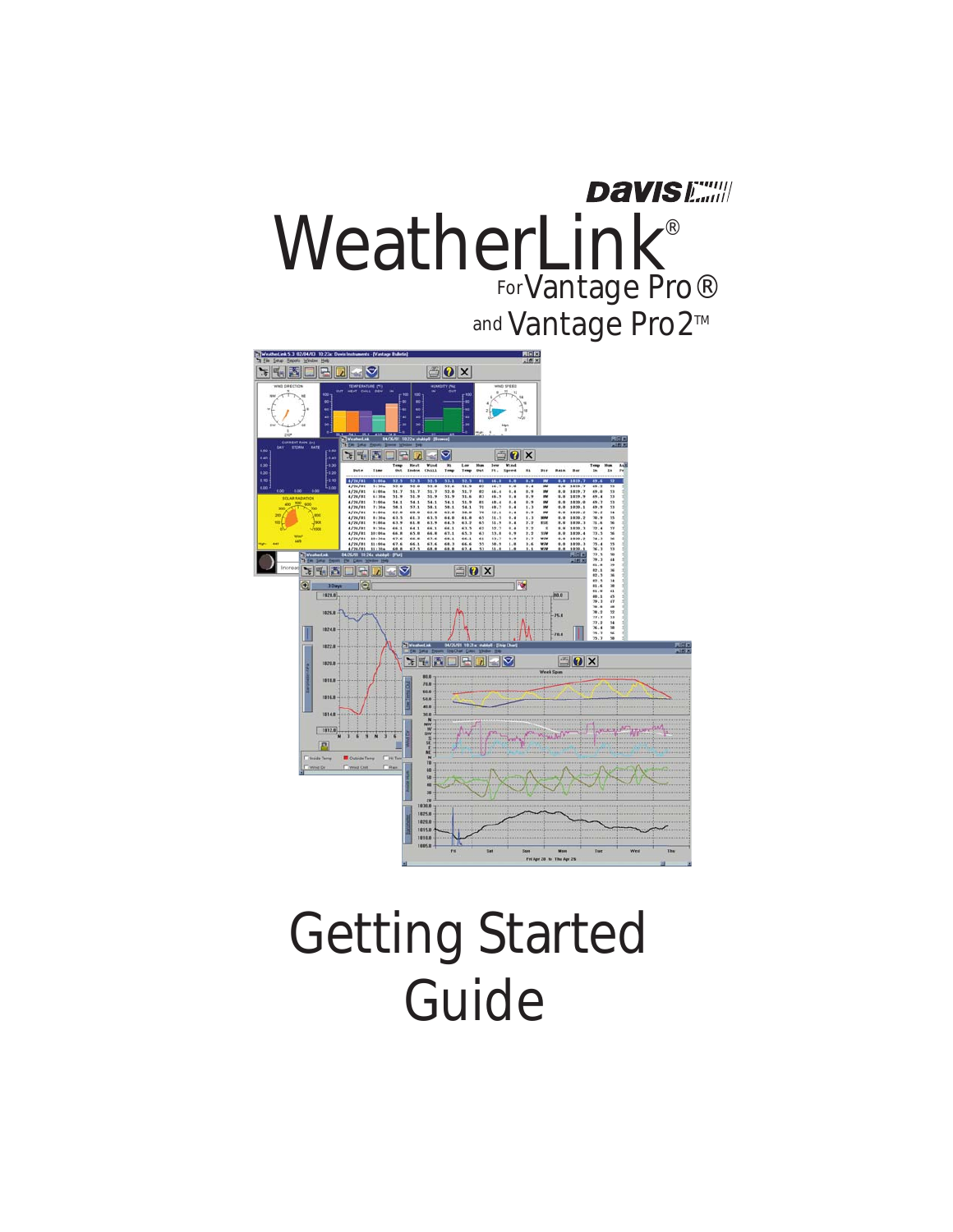#### **FCC Part 15 Class B Registration Warning**

This equipment has been tested and found to comply with the limits for a Class B digital device, pursuant to Part 15 of the FCC Rules. These limits are designed to provide reasonable protection against harmful interference in a residential installation. This equipment generates, uses and can radiate radio frequency energy and, if not installed and used in accordance with the instructions, may cause harmful interference to radio communications. However, there is no guarantee that interference will not occur in a particular installation. If this equipment does cause harmful interference to radio or television reception, which can be determined by turning the equipment on and off, the user is encouraged to try to correct the interference by one or more of the following measures:

• Reorient or relocate the receiving antenna

• Increase the separation between the equipment and receiver

• Connect the equipment into an outlet on a circuit different from that to which the receiver is connected

• Consult the dealer or an experienced radio/TV technician for help.

Changes or modifications not expressly approved in writing by Davis Instruments may void the user's authority to operate this equipment.

#### **EC EMC Compliance**

This product complies with the essential protection requirements of the EC EMC Directive 89/336/EC.

Product Number: 6510SER, 6510USB, 6540,6544, 6550, 6560 Part Number: 7395.210<br>WeatherLink® for Vantage Pro® and Vantage Pro2™ Part Processes Rev. C March 30, 2006 WeatherLink<sup>®</sup> for Vantage Pro® and Vantage Pro2<sup>™</sup> Vantage Pro, Vantage Pro 2, WeatherLink, are trademarks of Davis Instruments Corp. Hayes is a registered trademark of Hayes Microcomputer Products, Inc. Windows is a trademark of Microsoft Corporation.

© 2006 Davis Instruments Corp. All rights reserved. Information in this document is subject to change without notice.



**3465 Diablo Avenue, Hayward, CA 94545-2778 U.S.A. 510-732-9229 • Fax: 510-732-9188 E-mail: info@davisnet.com • www.davisnet.com**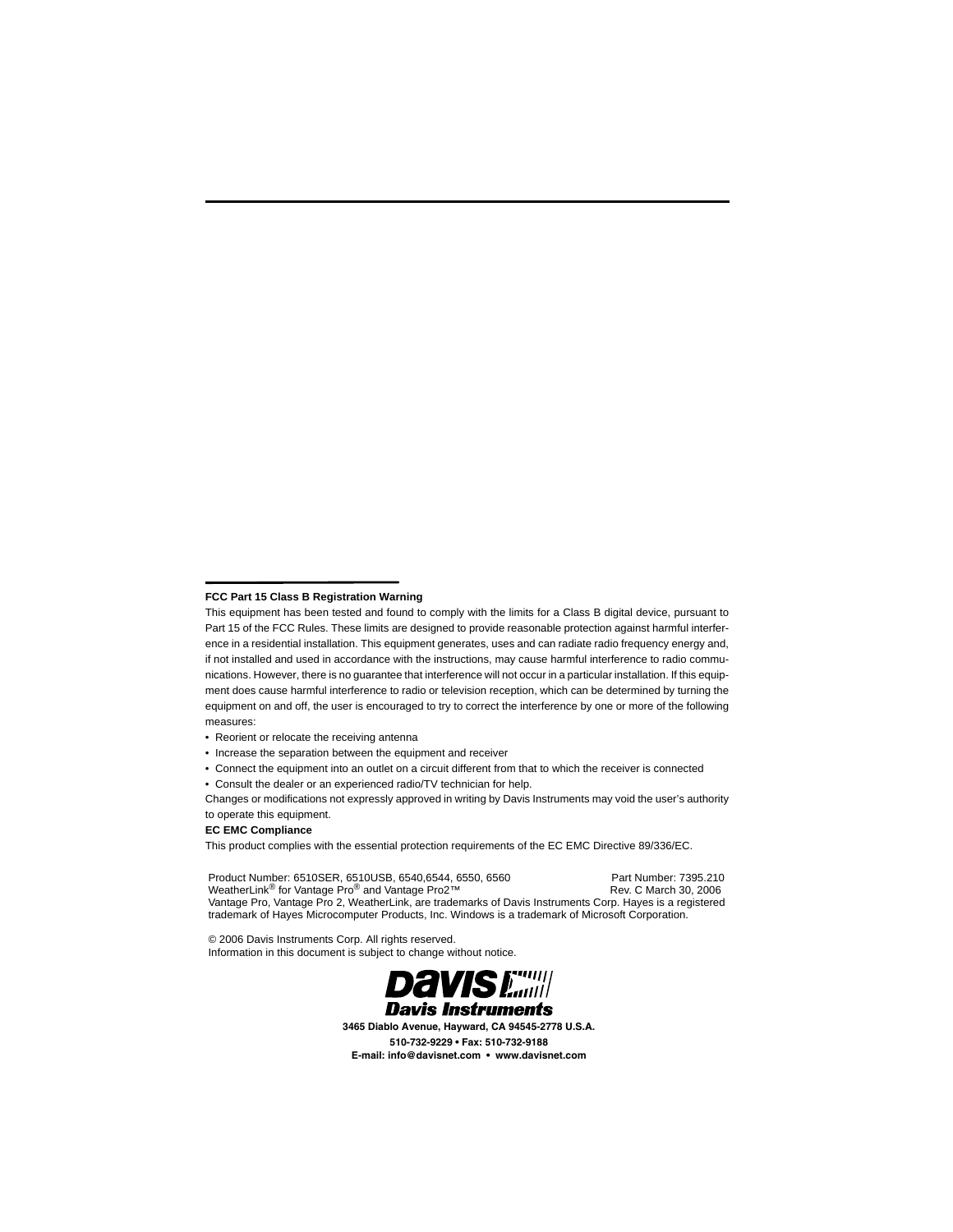## **Welcome to WeatherLink®**

The data logger and WeatherLink® software let you connect a Davis Vantage Pro®, Vantage Pro2™ console, or Weather Envoy™ to your personal computer so you can store, view, plot, analyze, export, and print weather data collected by the weather station.

## **Contents of Package**

The WeatherLink software is available with two connection types, USB and serial. Verify which connection type you need.

#### **WeatherLink With USB Connection**

The WeatherLink package with the USB connection contains the following:

- Data Logger with USB mini-connector
- USB Mini-B connector cable
- WeatherLink Software CD

#### **WeatherLink with Serial Port Connection**

The WeatherLink package with the serial connection contains the following:

- Standard data logger
- 8' (2.4 m) cable with connector
- 9-pin (DB-9) PC COM Port Adapter Use the 9-pin adapter to connect the data logger to a 9-pin serial port.
- Loopback connector The loopback connector is a short piece of cable with a phone plug at one end and a red plastic cap at the other. The loopback connector can be used to determine what serial ports are available for the data logger and for troubleshooting serial communications problems.
- WeatherLink Software CD ROM

#### **Optional Accessories for Serial Port Connection**

The following optional accessories, designed for use with WeatherLink, are available from your dealer or may be ordered directly from Davis.

- Telephone Modem Adapter For data transmission from the data logger using a modem
- Straight Through 4-Conductor Extension Cable For more flexibility in placing your console, add one 40' (12 m) extension cable to extend the distance between your station and the computer (48' (14.4 m) maximum).

#### **Computer Requirements**

WeatherLink software is compatible with computers running various Windows platforms. WeatherLink with serial connection is compatible with computers running the following platforms: 95 (with Internet Explorer 4.0 or higher), 98, 98 SE, ME, NT 4.0, 2000, or XP.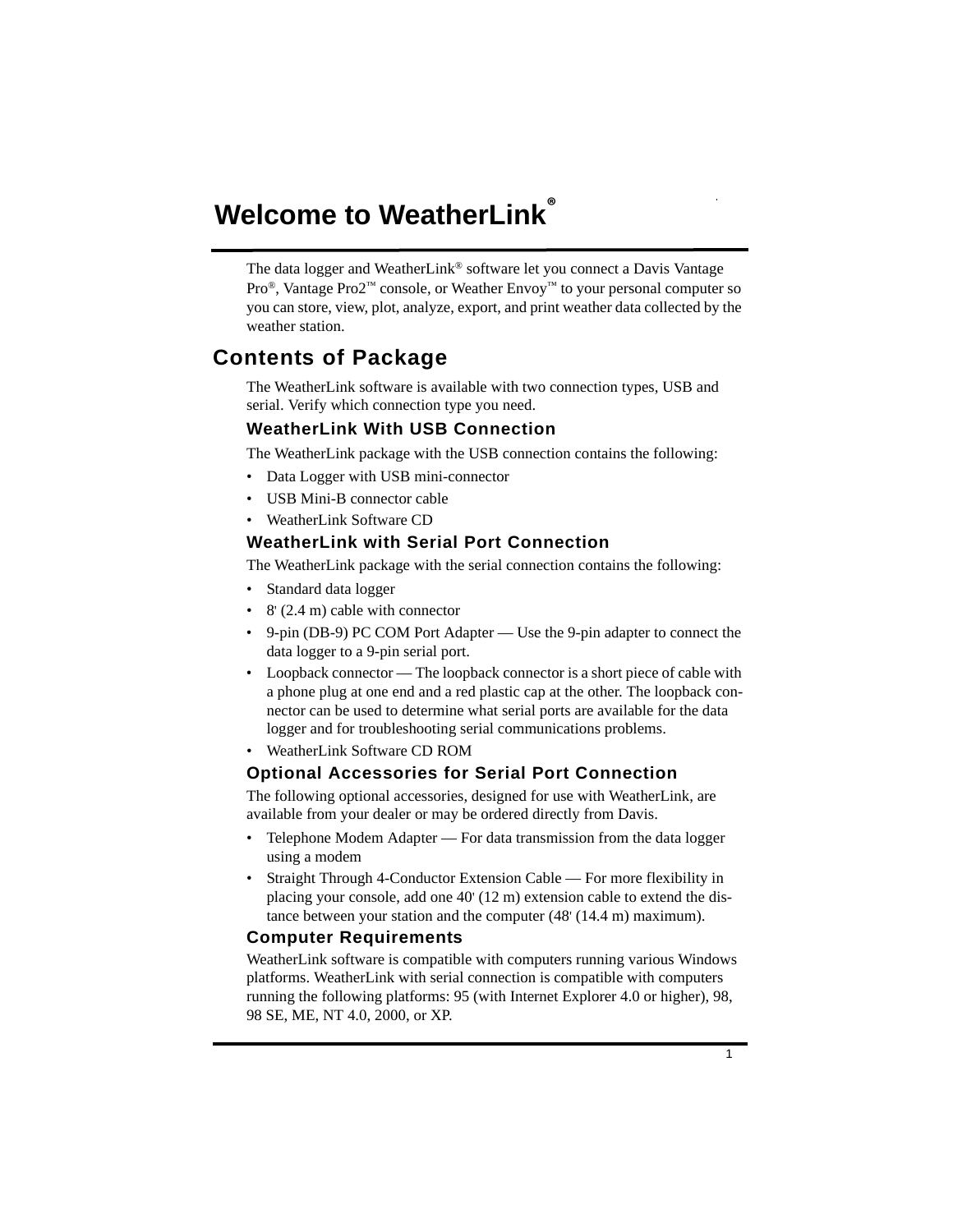Software Installation

WeatherLink with a USB connection is compatible with computers running the following platforms: 98 SE, ME, NT 4.0, 2000, or XP.

#### Note: WeatherLink is not compatible with the 64-bit version of Windows XP.

The amount of space necessary for the data files depends on the archive interval. Database files containing data stored at a 30-minute archive interval require approximately 36K of disk space per month of data. The file size grows depending on the archive interval. For example, data stored at a 1-minute interval requires approximately 1 MB/month while the data stored at a 2-hour interval requires approximately 9K/month.

Other requirements include:

• Windows-Compatible Display — High (16-bit) color setting recommended

#### **USB Hardware requirements**

One free USB port is required in addition to the provided hardware.

### **Serial Port Connection Hardware Requirements**

Listed below are the hardware requirements for creating a local connection and a remote connection.

#### *Local Connection Hardware Requirements*

One free serial port is required in addition to the provided hardware.

#### *Remote Modem Connection Hardware Requirements*

In addition to the provided hardware and the computer equipment listed above, the following hardware is required for a remote modem connection:

- One external modem to connect to the data logger The modem must be Hayes®-compatible and run at 1200, 2400, 4800, 9600, 14400, or 19200 baud.
- One internal or external modem connected to your computer The modem must be Hayes®-compatible and run at 1200, 2400, 4800, 9600, 14400, or 19200 baud.
- Telephone Modem Adapter The Telephone Modem Adapter (#6533) provides the connection between the data logger and the modem.

## **Software Installation**

Follow the steps below to install the WeatherLink software.

1. Place the WeatherLink software CD in your CD ROM drive.

The install program should start automatically. If the install program does not start, select **Run** from the **Start** menu, type D:\SETUP (or the correct letter for your CD ROM drive), and click **OK** to begin the installation.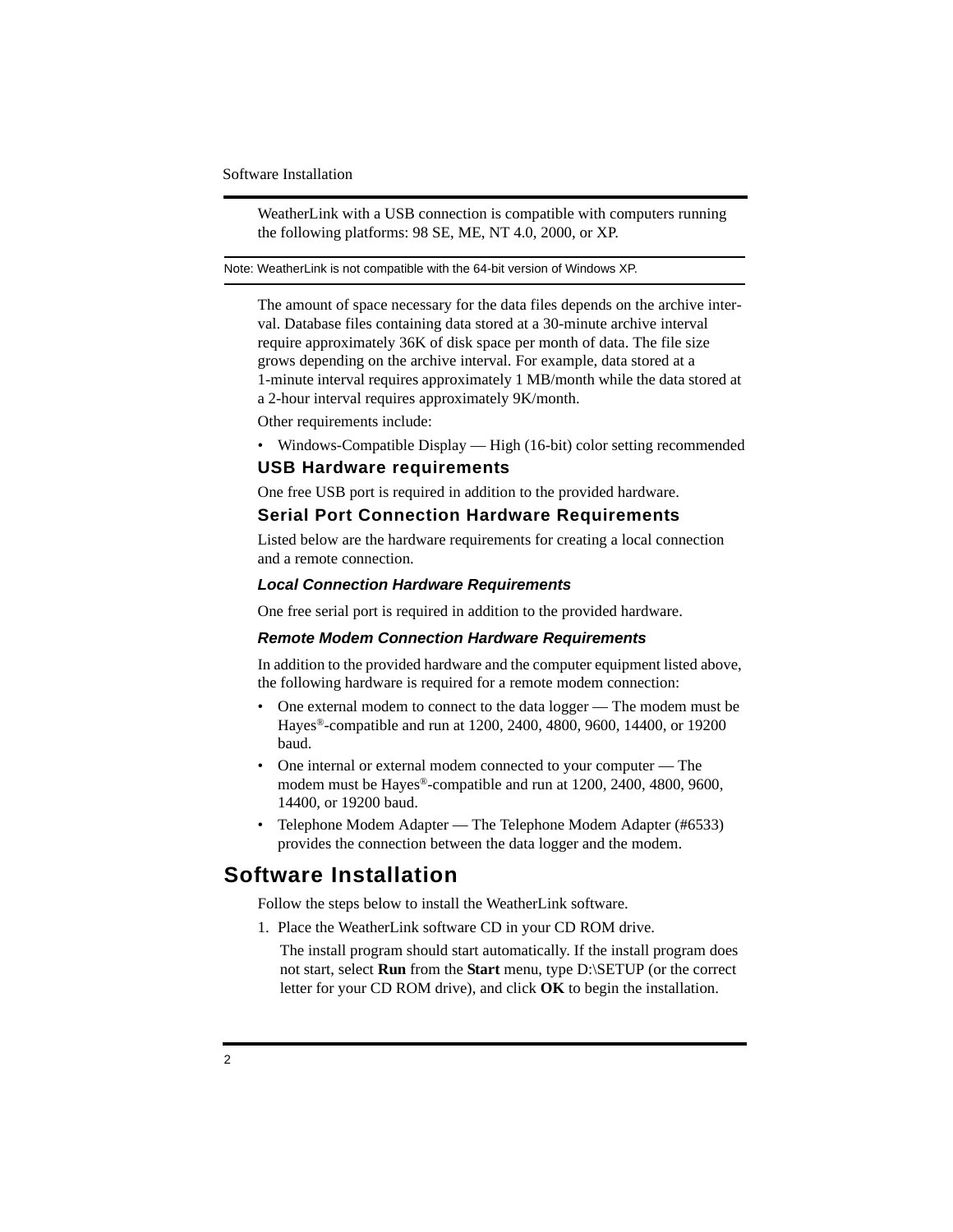A series of dialog boxes displays, prompting you to complete the Weather-Link installation.

- 2. Review the **Product Features Summary** dialog box and click **Next**. The **License Agreement** dialog box displays.
- 3. Review the license agreement and click **Next**. The **Choose Destination Location** dialog box displays.

| <b>Choose Destination Location</b><br>Select folder where Setup will install files. |                                                                                                  |        |
|-------------------------------------------------------------------------------------|--------------------------------------------------------------------------------------------------|--------|
|                                                                                     |                                                                                                  |        |
| Setup will install WeatherLink in the following folder.                             |                                                                                                  |        |
| another folder.                                                                     | To install to this folder, click Next, To install to a different folder, click Browse and select |        |
|                                                                                     |                                                                                                  |        |
|                                                                                     |                                                                                                  |        |
|                                                                                     |                                                                                                  |        |
|                                                                                     |                                                                                                  |        |
|                                                                                     |                                                                                                  |        |
| <b>Destination Folder</b>                                                           |                                                                                                  |        |
| C:\WeatherLink\                                                                     |                                                                                                  | Browse |
| InstallShield                                                                       |                                                                                                  |        |

- 4. Select the default location to install WeatherLink or find another location by clicking **Browse**.
- 5. Click **Next** to accept the destination location. The **Select Components** dialog box displays:

| <b>Select Components</b><br>Choose the components Setup will install.                                                                                 |                                                                                                                                               |  |
|-------------------------------------------------------------------------------------------------------------------------------------------------------|-----------------------------------------------------------------------------------------------------------------------------------------------|--|
| install.<br>Application Exe<br>App Support Files<br>App Documentation<br>Sample Tamplates<br>App Config File<br>USB Drivers<br>Streaming Data Utility | Select the components you want to install, and clear the components you do not want to<br>Description<br>Main Weatherl ink<br>executable file |  |
| Space Required on C:<br>Space Available on C:<br>nstallShield                                                                                         | 5084 K<br>26859156K                                                                                                                           |  |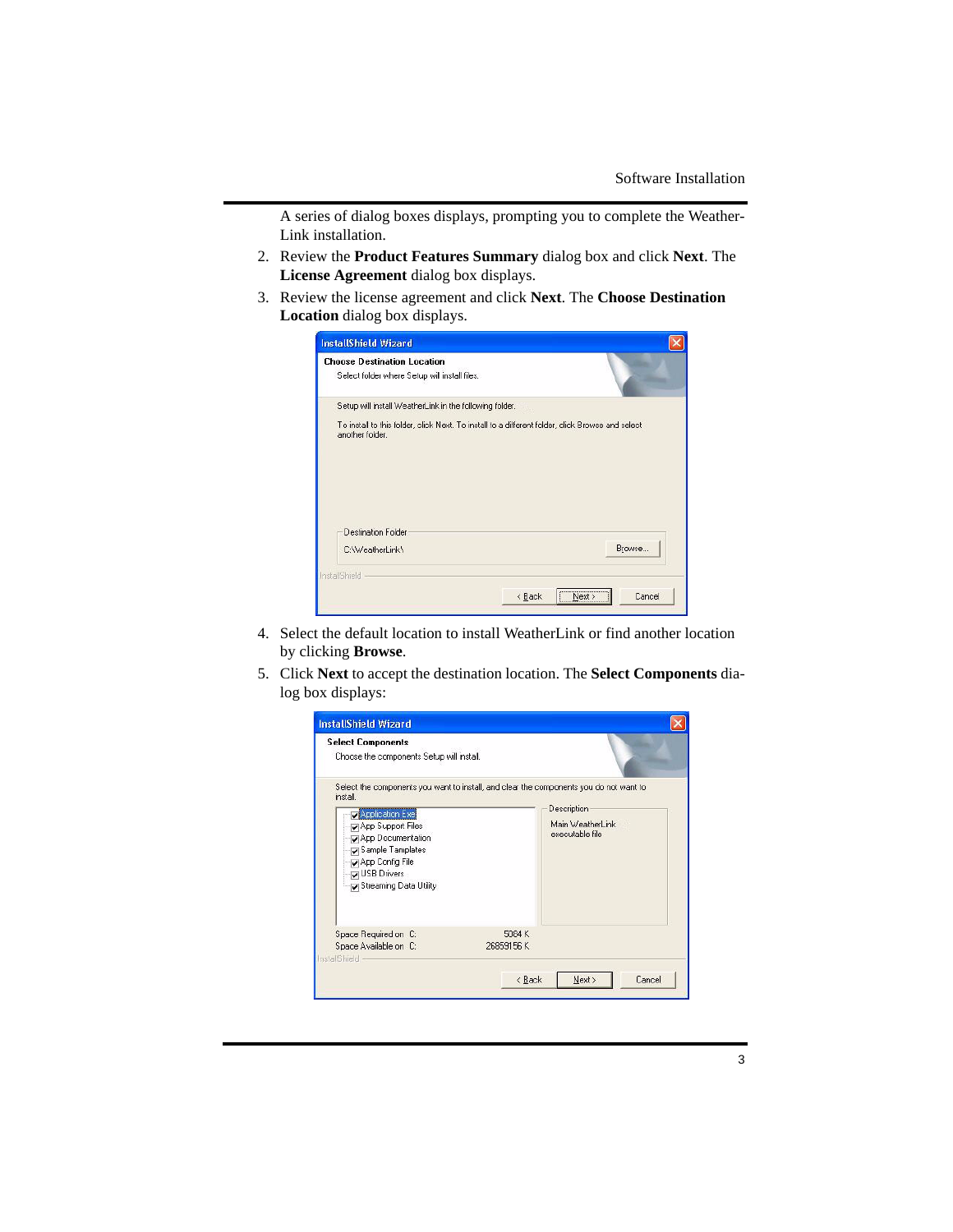#### Software Installation

The **Select Components** dialog box displays a list of the components that are preselected for installation with WeatherLink. The **Components List** check box contains seven items, each with varying levels of importance:

- **Application.exe (required)** The executable component needed to run the WeatherLink software. This must be installed with WeatherLink to ensure that the software runs.
- **Application Support Files (recommended)** The additional support files needed to use real-time **Windows** menu items
- **Application Documentation (recommended)** The supporting document resources such as the online help system and readme information
- **Sample Templates (optional)** The template files available to use/ customize your HTML pages. Use this component if you are planning to use the Internet upload functions and would like to examine the available templates.
- **App Config File (required)** The file used to configure settings in the WeatherLink software. Leave this component checked.
- **USB Drivers (required for 6510USB)** —The component that installs the USB drivers required to successfully connect the USB data logger to your computer.
- **Streaming Data Utility (required for 6540, 6544, 6550, 6560)** —The component that installs a program that configures the special parameters of the Streaming modules.
- 6. Select or de-select the components in the list to customize your installation.

If installing the USB version of WeatherLink (6510USB), make sure the USB Drivers component is selected before continuing. The **Install USB Drivers** dialog box displays.

7. Click **Yes** to verify USB Driver Installation. The **Install Driver** dialog box displays:



- 8. Click **Install**. All the selected components and the USB drivers are installed. The **Installation Successful** dialog box displays.
- 9. Click **OK**. WeatherLink has been installed successfully.

Note: If you have a previous version of WeatherLink for USB, you may have to uninstall and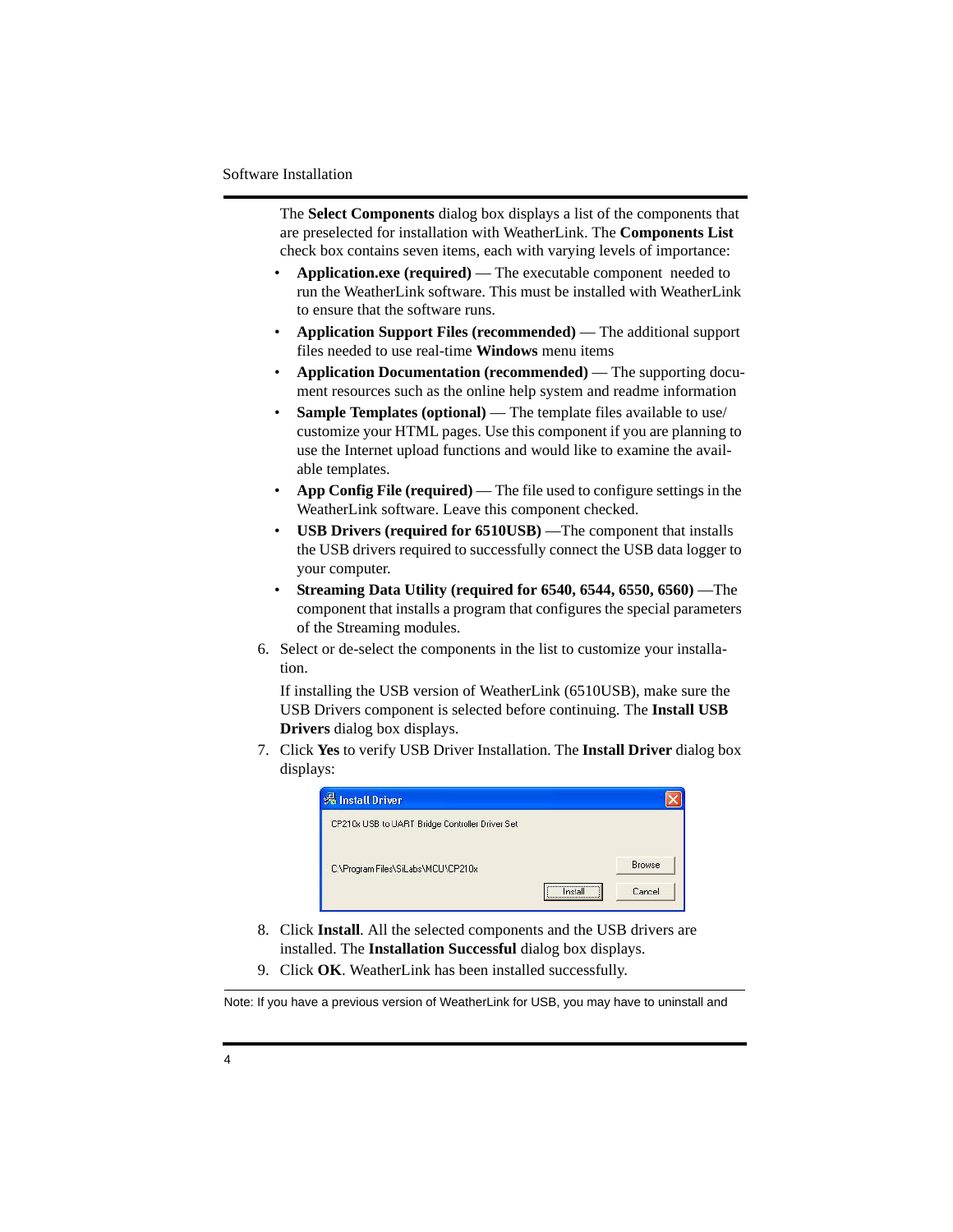reinstall the USB driver. See "Updating USB Drivers" on page 16 for more information.

## **USB Connection Installation**

Complete the local USB connection by using the instructions below:

- 1. Locate the console or Weather Envoy that will receive the WeatherLink USB connection.
- 2. **For consoles only**: Enter the console's Setup Mode by pressing and holding DONE, then pressing the down arrow (-). Entering Setup Mode ensures that the station is not writing any data and saves the current daily weather information to memory.
- 3. Remove the battery cover, the batteries, and AC-power adapter, if present.

Note: Failure to remove power to the console or Weather Envoy before installing the data logger may cause damage to the data logger or console. Plugging or unplugging the data logger while power is applied can lock up or damage the data logger.

- 4. Carefully insert the USB data logger into the large receptacle marked **EXPANSION** inside the battery compartment.
- 5. Locate a free USB port on your computer and connect the USB connector to the port.

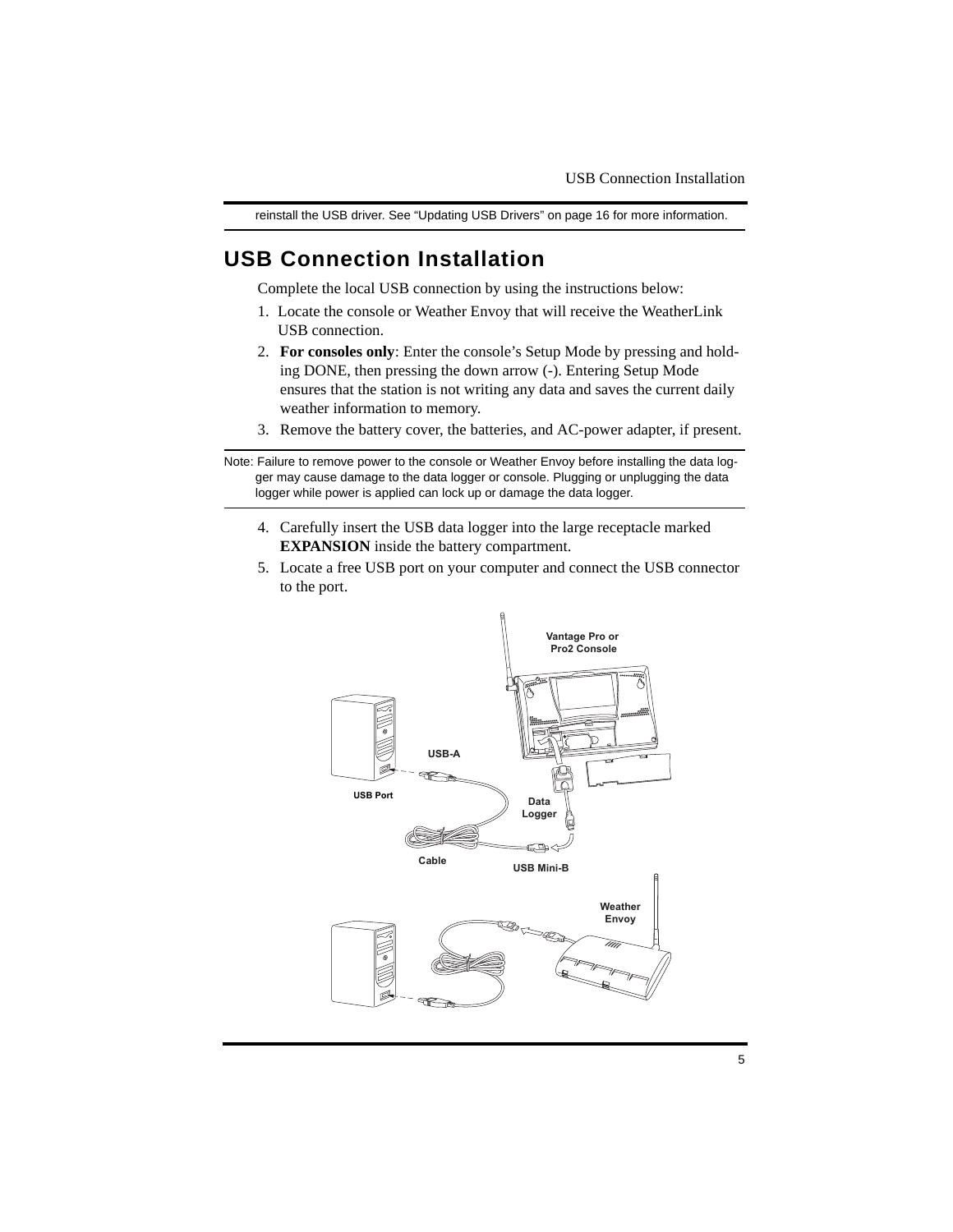#### USB Connection Installation

6. Insert the USB - Mini B connector on the USB connector of the USB data logger. The connection between the console and the computer can be extended up to 16' (5 m) using a USB-to-USB connector cable.

Note: Do not attempt to use more than a 16' extension cable, or the data logger may have difficulty communicating with the computer.

7. Check the baud rate setting on the console. The default value for the baud rate setting is 19200.

Note: If you have a Weather Envoy, do not change this baud rate value in the WeatherLink software. The baud rate setting on the console or on the Weather Envoy (always 19200) must be set the same as the WeatherLink Baud Rate setting. See the WeatherLink online help for more information.

To display the baud rate settings on a console, make sure the data logger is installed and then continue using the following procedures:

- Enter the console Setup Mode by pressing and holding DONE, then pressing the down arrow (-).
- Use the BAR and DONE to scroll to the Baud Rate settings screen:



Use the up (+) and down (-) arrows to change the baud rate setting, if needed. Press and hold DONE to return the console to the current weather mode.

- Use the fastest baud rate your modem can handle. 19200 is the fastest baud rate available and is the default setting on the console.
- Press DONE when you have the correct baud rate on the console screen.

Note: The data logger does not require a constant connection with a computer to continue logging and storing data. Although the data logger should remain connected to the console at all times, the data logger needs to be connected to the computer only when data is being downloaded or when the computer is actively using data from the data logger. The data logger and console can be disconnected from the computer if the console is placed in a location where the data logger cable cannot reach. However, WeatherLink's bulletin, summary, or other real-time window displays are accessible only if the console is attached to the computer.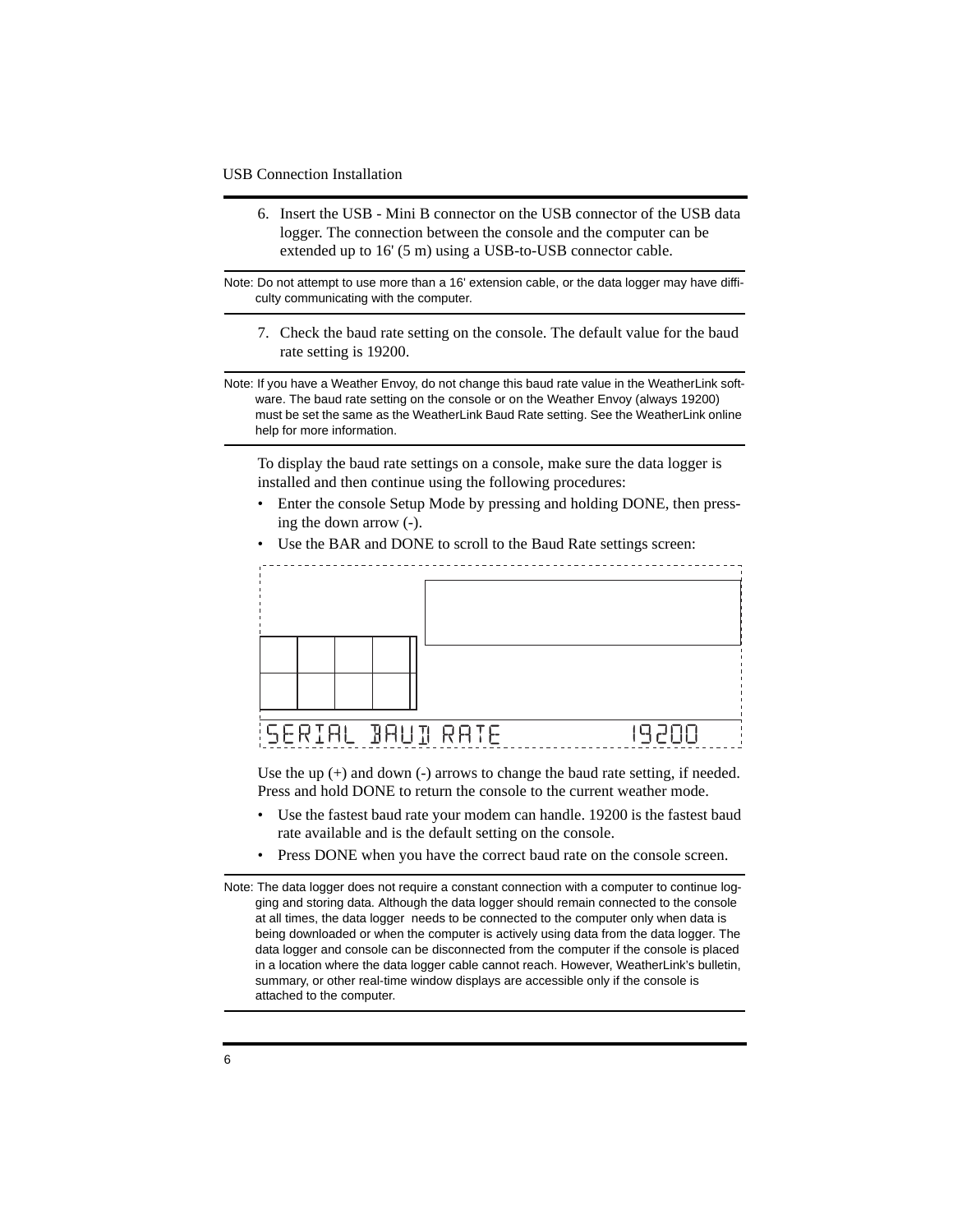## **Serial Port Hardware Installation**

A serial port connection can be installed so that WeatherLink uses a direct, local connection between the computer and console, or so that WeatherLink uses a modem connection to a remote weather station. Installation for each connection type differs, and is explained separately below.

#### **Local Connection Installation**

- 1. Find the weather station console that will receive the WeatherLink serial connection.
- 2. **For consoles only:** Enter the console's Setup Mode by pressing and holding DONE, then pressing the down arrow (-) key. Entering Setup Mode ensures that the station is not writing any data and saves current daily weather information to memory.
- 3. Remove the battery cover and remove the batteries and AC-power adapter, if present.

Note: Failure to remove power to the console or Weather Envoy before installing the data logger may cause damage to the data logger or console. Plugging or unplugging the data logger while power is applied can lock up or damage the logger.

4. Carefully insert the data logger with serial connector into the receptacle marked EXPANSION inside the battery compartment.



*Connecting your Computer Directly to your Weather Station*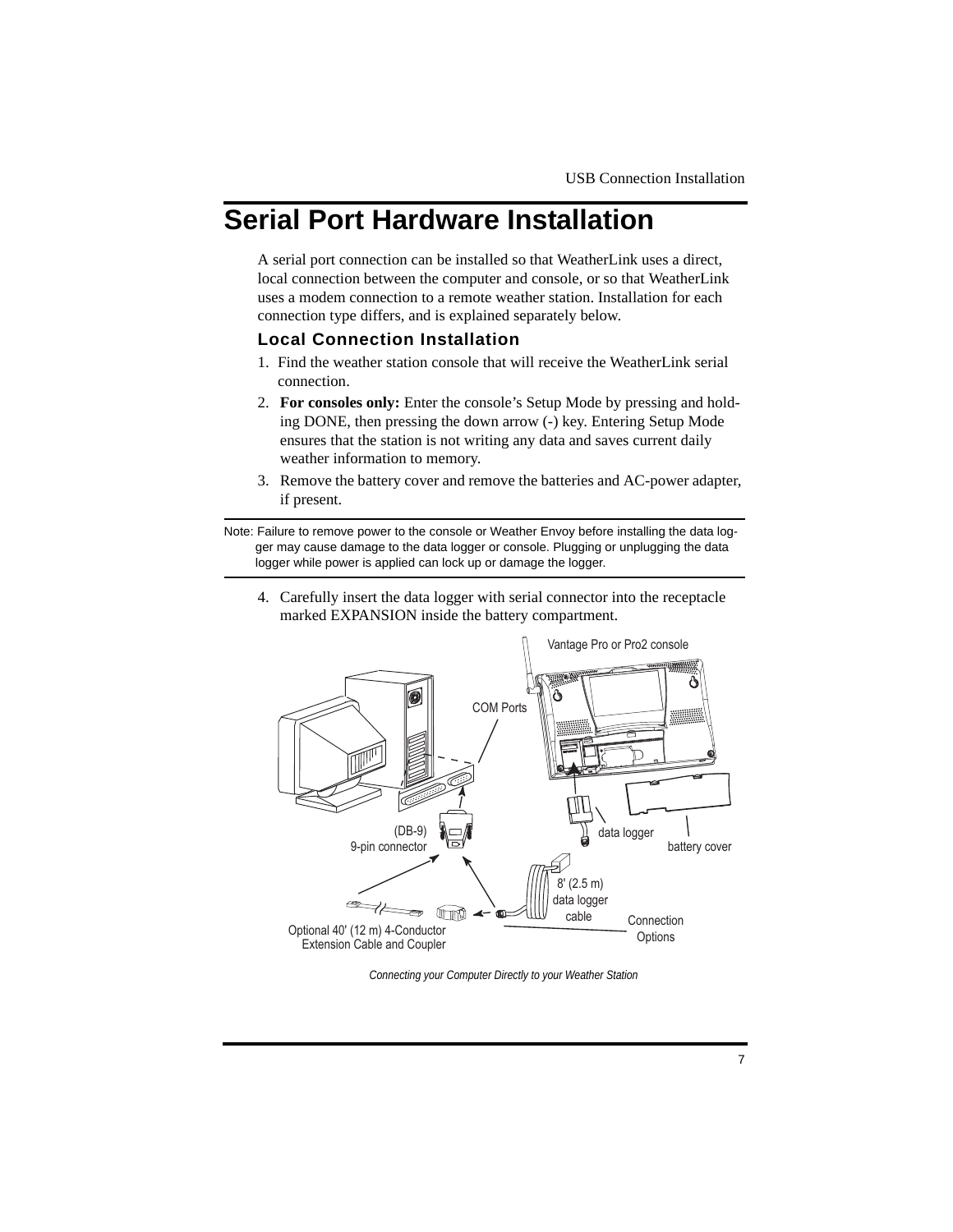#### USB Connection Installation

- 5. Guide the data logger cable through the square slot below the receptacle.
- 6. Reinstall the batteries and reattach the power adapter, if present. The console beeps three times; each beep occurs within one second of the others. The Weather Envoy beeps twice, or three times if connected to a computer.
- 7. Replace the battery cover so that the data logger cable exits through the square slot.
- 8. Locate a free serial port on the back of the computer and connect the DB-9 pin connector to the port.
- 9. Insert the cable plug at the end of the short cable coming from the data logger into the receptacle on the end of the 8' cable. Then insert the cable plug on the end of the 8' cable into the DB-9 connector.

The cable connecting the data logger to the computer is 8' (2.4 m) long. Use a 40' (12 m) straight-through 4-conductor extension cable to extend the connection between the console and computer. Do not attempt to use more than 40' of extension cable, or the data logger may have difficulty communicating with the computer.

Configure the console so that data is transferred between the console data logger and the computer at the same rate.

10. Check the baud rate settings on the console.

Note: If you have a Weather Envoy, do not change this baud rate value in the WeatherLink software. The baud rate setting on the console or on the Weather Envoy (always 19200) must be set the same as the WeatherLink Baud Rate setting. See the WeatherLink online help for more information.

To display the baud rate settings on a console, make sure the data logger is installed and then continue using the following procedure:

- Enter the console Setup Mode by pressing and holding DONE, then pressing the down arrow (-).
- Press BAR to scroll to the Baud Rate settings screen:



Use the up  $(+)$  and down  $(-)$  arrows to change the baud rate setting, if needed. Press and hold DONE to return the console to the current weather mode.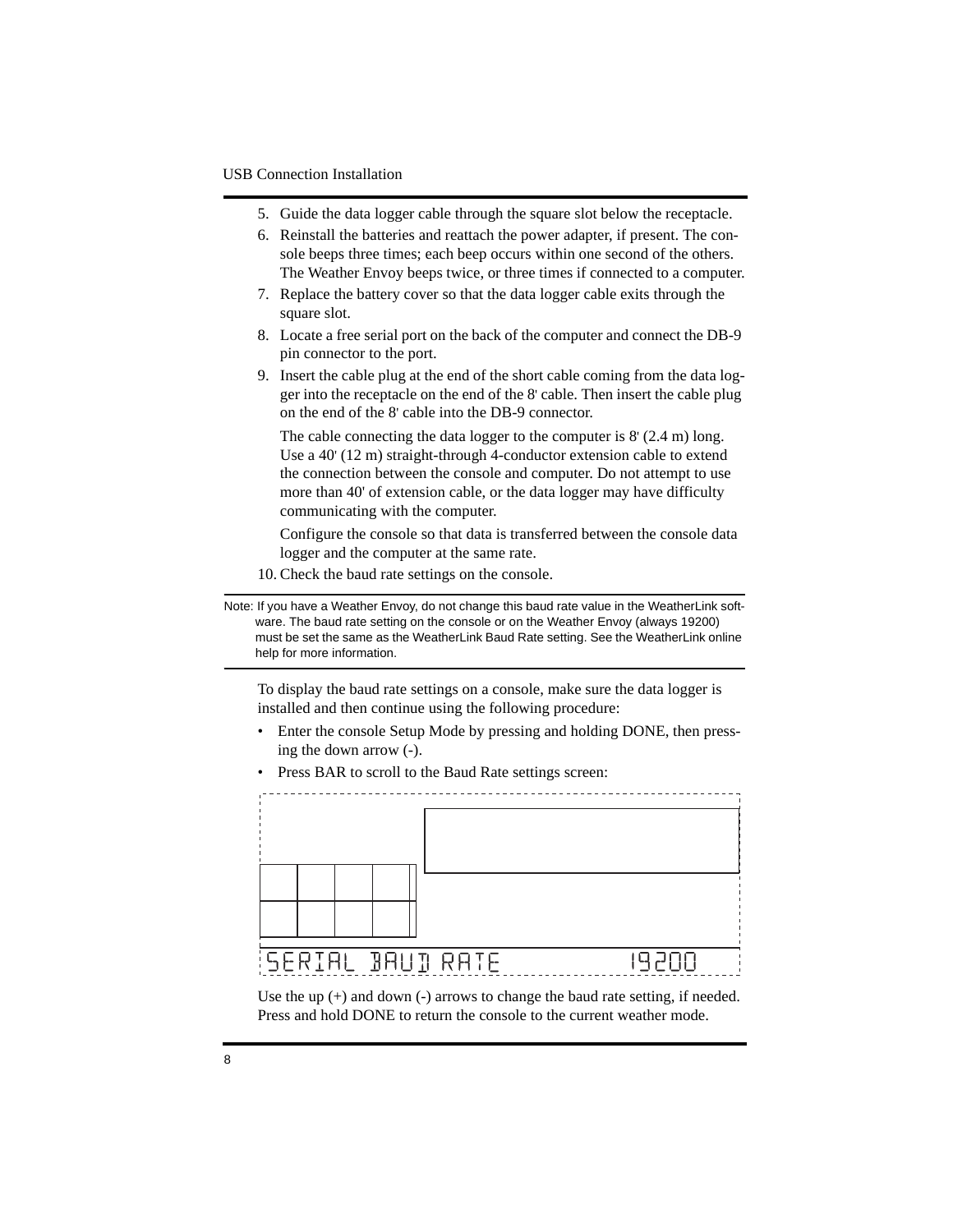- Use the fastest baud rate your computer can handle. 19200 is the fastest baud rate available and is the default setting on the console.
- Press DONE when the correct baud rate displays on the console screen.

Note: The data logger does not require a constant connection with a computer to continue logging and storing data. Although the data logger should remain connected to the console at all times, the data logger needs to be connected to the computer only when data is being downloaded or when the computer is actively using data from the data logger. The data logger and console can be disconnected from the computer if the console is placed in a location where the data logger cable cannot reach. However, WeatherLink's bulletin, summary, or other real-time window displays are accessible only if the console is attached to the computer.

## **Remote Modem Installation**

Use a remote modem installation to connect your computer to a remote console or Weather Envoy. A remote modem installation is a connection from the data logger on the console or Weather Envoy to a modem that can be dialed and accessed from a computer.



*Using Modems to Connect Your Computer and Weather Station*

Note: Before installing the console and modem at a remote location, test the data logger and connection first using a direct connection like that shown in the section above.

- 1. Install and set up an internal or external modem (according to the instructions supplied by the manufacturer) for use with your computer. Make a note of the COM port used by the modem. This information is used when entering serial port settings for the weather station and console.
- 2. At the station console site, put the external modem in a location where it can connect to both the logger and a phone jack and plug it into the phone jack.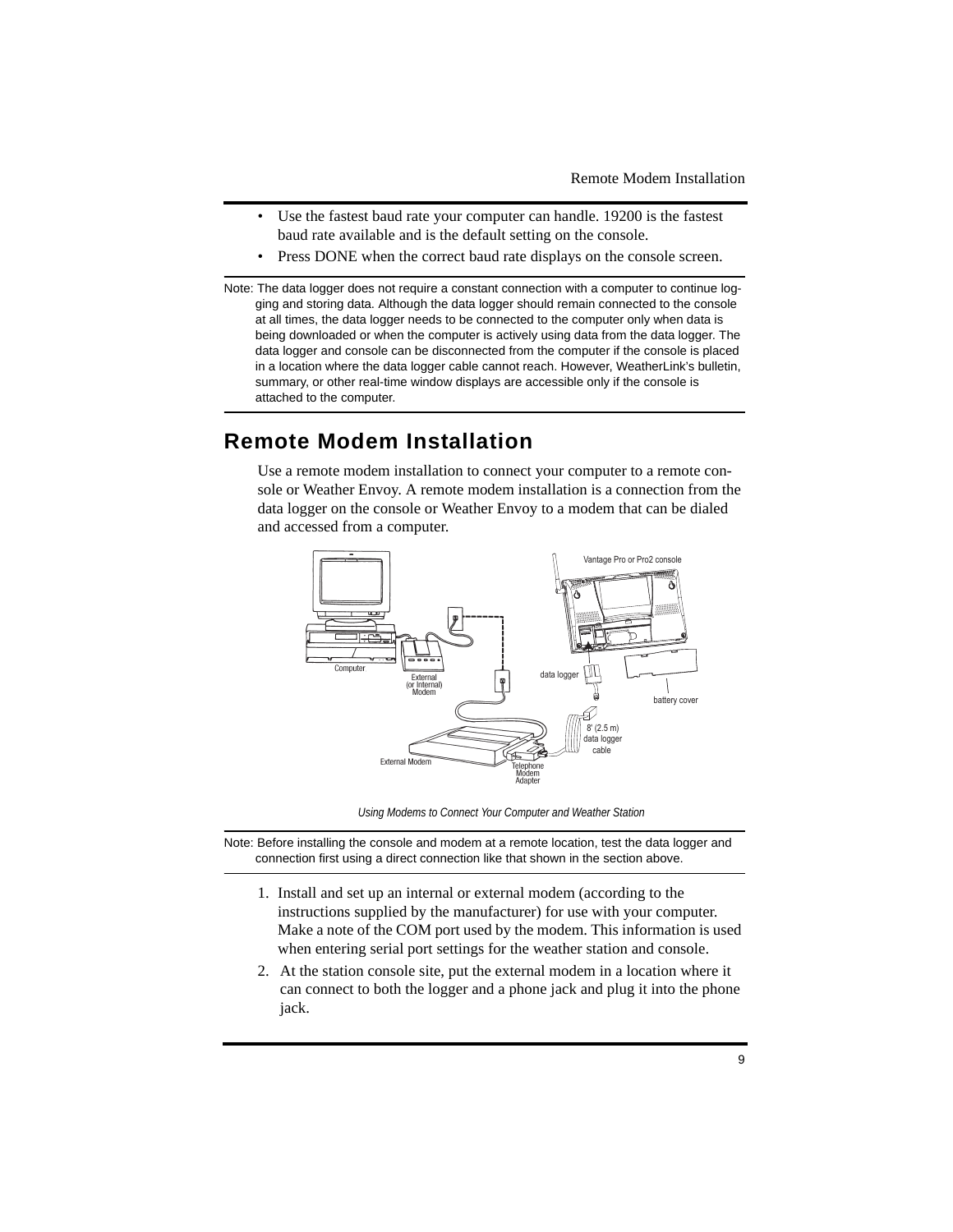Note: Do not turn the modem on at this time.

The cable connecting the data logger to the modem is 8' (2.4 m) long. Use a 40' (12 m) standard 4-conductor extension cable to extend the connection between the console and modem. Do not attempt to use more than 40' of extension cable, or the data logger may have difficulty communicating with the computer.

- 3. Plug the external modem into the phone jack.
- 4. **For consoles only:** Enter the console's Setup Mode by pressing and holding DONE, then pressing the down arrow (-). Entering Setup Mode ensures that the station is not writing any data and saves the current daily weather information to memory.
- 5. Remove the battery cover from the console back and remove all power by removing the batteries and AC power adapter, if present.

Note: Failure to remove power to the console before installing the data logger may cause damage to the data logger or console. Plugging or unplugging the data logger while power is applied can damage or lock up the data logger.

- 6. Carefully insert the serial data logger into the receptacle marked EXPAN-SION inside the battery compartment.
- 7. Guide the data logger cable through the square slot below the receptacle.
- 8. Connect the Telephone Modem Adapter to the external modem.

Note: Do not use a DB-25 adapter (not included) and a gender changer to attach the logger to a modem. It will not work.

- 9. Insert the cable plug at the end of the cable into the Telephone Modem Adapter.
- 10. Turn the modem ON. Turning the modem on at this point allows it to receive the modem initialization string from the console.
- 11. Restore power to the console by reinstalling the batteries and reattaching the power adapter, if present.

The console beeps three times; each beep occurring within one second of the others. The Weather Envoy beeps two times, also occurring within one second of each other. Once power has been returned to the console, the Setup Mode is automatically displayed.

- 12. Replace the battery cover, so that the data logger cable exits through the square slot.
- 13. Check the baud rate settings on the console. Press BAR to scroll to the Baud Rate settings screen, shown on the following page: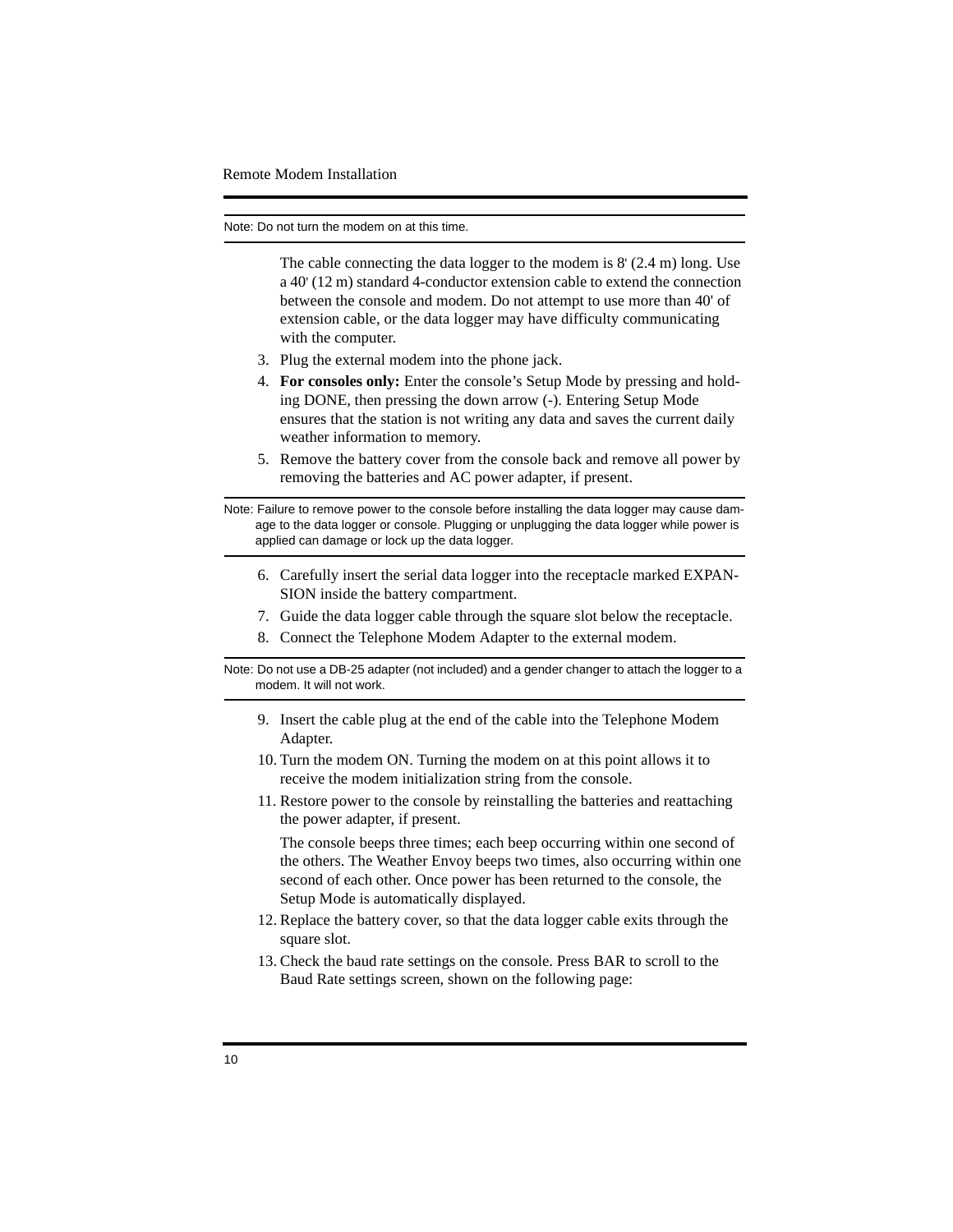Note: The default value for the baud rate setting is 19200. If you have a Weather Envoy, this value should remain the same in the WeatherLink software. The baud rate settings screen displays only if the data logger has been installed.



The baud rate setting on the console must be same as that set in the Weather-Link software. Use the up  $(+)$  and down arrows  $(-)$  to change the baud rate setting, if needed. Press and hold DONE to return the console to the current weather mode.

- Use the fastest baud rate your modem can handle. 19200 is the fastest baud rate available and is the default setting on the console.
- Press DONE when the correct baud rate displays on the console screen.

Pressing DONE in this screen sends the initialization string to the modem, so you don't have to turn the console on and off again.

## **Remote Modem Connection Notes**

When accessing a remote modem connection, WeatherLink automatically dials the station and console whenever an action has been performed in the software that requires it to talk to the station.

While connected to a remote station, an **On-Line** icon displays in the toolbar. This icon indicates that WeatherLink has established a connection with the remote console and weather station. Select the **On-Line** icon from the toolbar or select Hang Up from the **File** menu to disconnect the phone connection.



*Toolbar with On-Line Icon*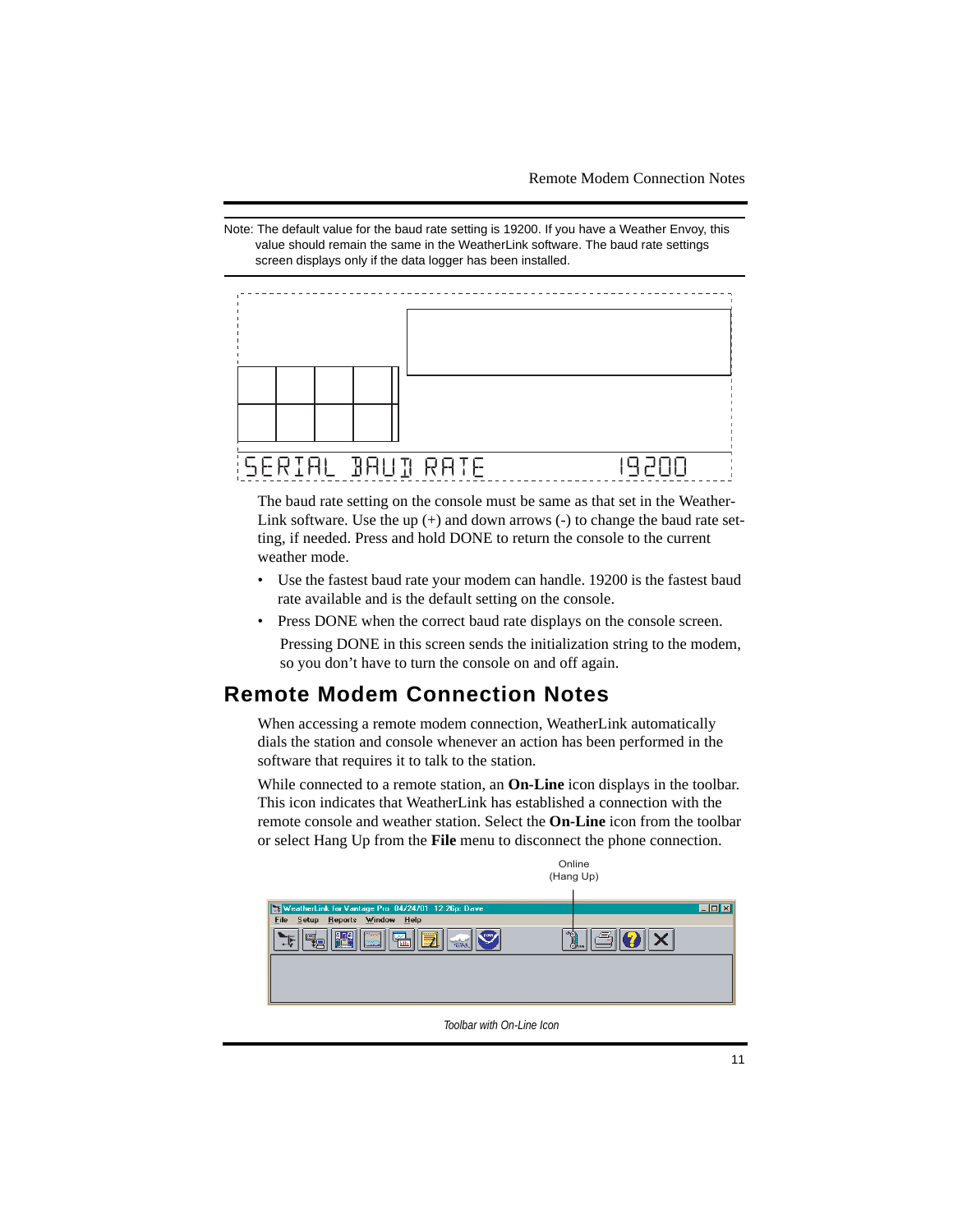Running the Software

By default, WeatherLink disconnects from the modem after one minute without any communication with the station. Use the **Communications Port** dialog box in the **Setup** menu of WeatherLink to change this default value. (See the WeatherLink help files for more information.)

Note: WeatherLink does not hang up the phone line if the bulletin, summary, or other windows receiving real-time data from the console are active.

## **Software Setup**

It is easy to set up WeatherLink on your computer once the connection to your console has been configured. Walk through the following procedures to setup and configure your WeatherLink software and the connection to your console.

## **Running the Software**

To run the software, double-click the **WeatherLink** icon. If no stations have been assigned in the program directory, the software prompts you to add a station (see below for details). If there is more than one station in the program directory when the application opens, the last station that was displayed is automatically opened.

## **Station Setup**

Each station connected to the computer must have its own station within the software. The software creates a database for the station and other station-specific information, and provides the necessary communication settings (serial port, baud rate, etc.).

#### **Adding a Station**

- 1. Select **New Station** from the **File** menu. The **New Station** dialog box displays.
- 2. Type the desired station name (up to 40 characters/spaces) into the **Station Name** text box. The software uses the first eight characters of the station name (not counting spaces or punctuation marks) as the name of the directory where it saves this station's database and configuration files. The first eight characters of each station name must, therefore, be unique.
- 3. Click **OK** to save the new station or click **Cancel** to exit without saving.

The software saves the new station, creates a directory and a configuration file for the station, and prompts you to enter the walk-through procedure.

#### **About the Walkthrough**

The software includes a station setup walkthrough that steps you through the weather station configuration procedures. After adding a new station, the **Walkthrough** dialog box automatically displays. By selecting **Yes**, the walkthrough begins. By selecting **No**, the Walkthrough is cancelled. You can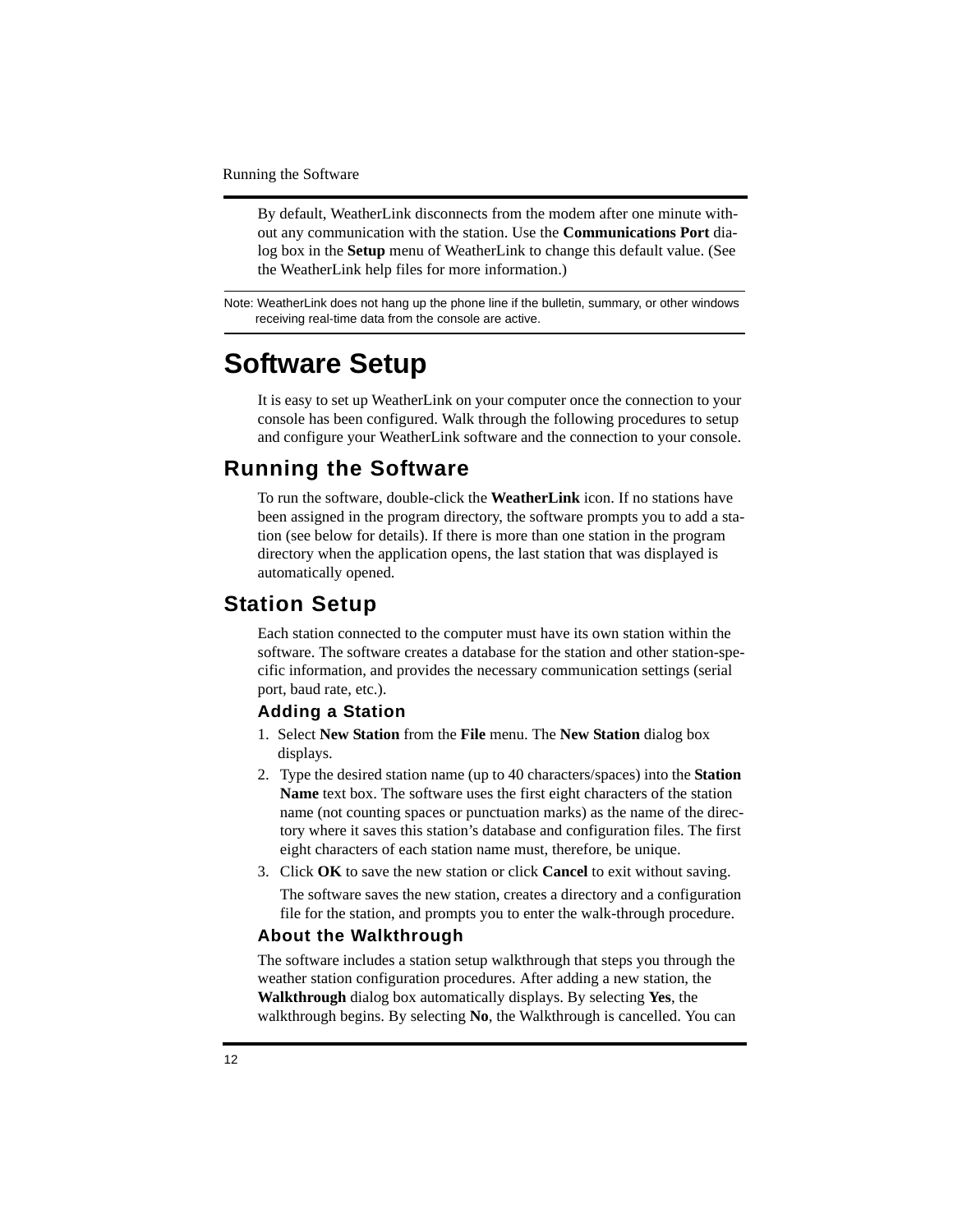set up and configure your station by separately selecting all of the necessary setup options from the **Setup** menu. A Walkthrough option is included in the **Setup** menu that allows you to access the Walkthrough at any time.

Note: When necessary, the software automatically dials a phone modem station.

By selecting the Walkthrough process, the software displays a series of dialog boxes. At each step in the Walkthrough process, confirmation boxes are provided to perform or skip the next step in the Walkthrough. To continue, select **OK**. To skip this step and move to the next step, select **Skip**. To cancel the entire walkthrough process, select **Cancel**.

Note: Please refer to the WeatherLink Help for more information about the complete Walkthrough process.

## **Communication Port Settings**

WeatherLink contains a dialog box for locating the communications port (either USB or serial) that the data logger and console are connected to. Use the **Communications Port** dialog box to select the communications port that is used to communicate with the console.

1. Select Communications Port from the **Setup** menu or use the Walkthrough to display the dialog box. The **Communications Port** dialog box displays.

| <b>Communications Port</b>                                                                                                                    |                                 | ×                           |
|-----------------------------------------------------------------------------------------------------------------------------------------------|---------------------------------|-----------------------------|
| Communications Settings<br>Com Port:<br>COM1<br>Baud Rate:<br>19200<br>Hangup Wait Time:<br>min.<br>11<br>Dial Up Connection                  | Test<br>Auto Detect<br>Loopback | <b>OK</b><br>Cancel<br>Help |
| Dial Up Connection-<br>Weather Station<br>Phone Number<br>AT &F S7=60 E Q V $\times$ 4<br>Modem Init, String;<br>After Connect Wait: 2<br>sec | Modem Test<br>F Rotary Dial     | Default                     |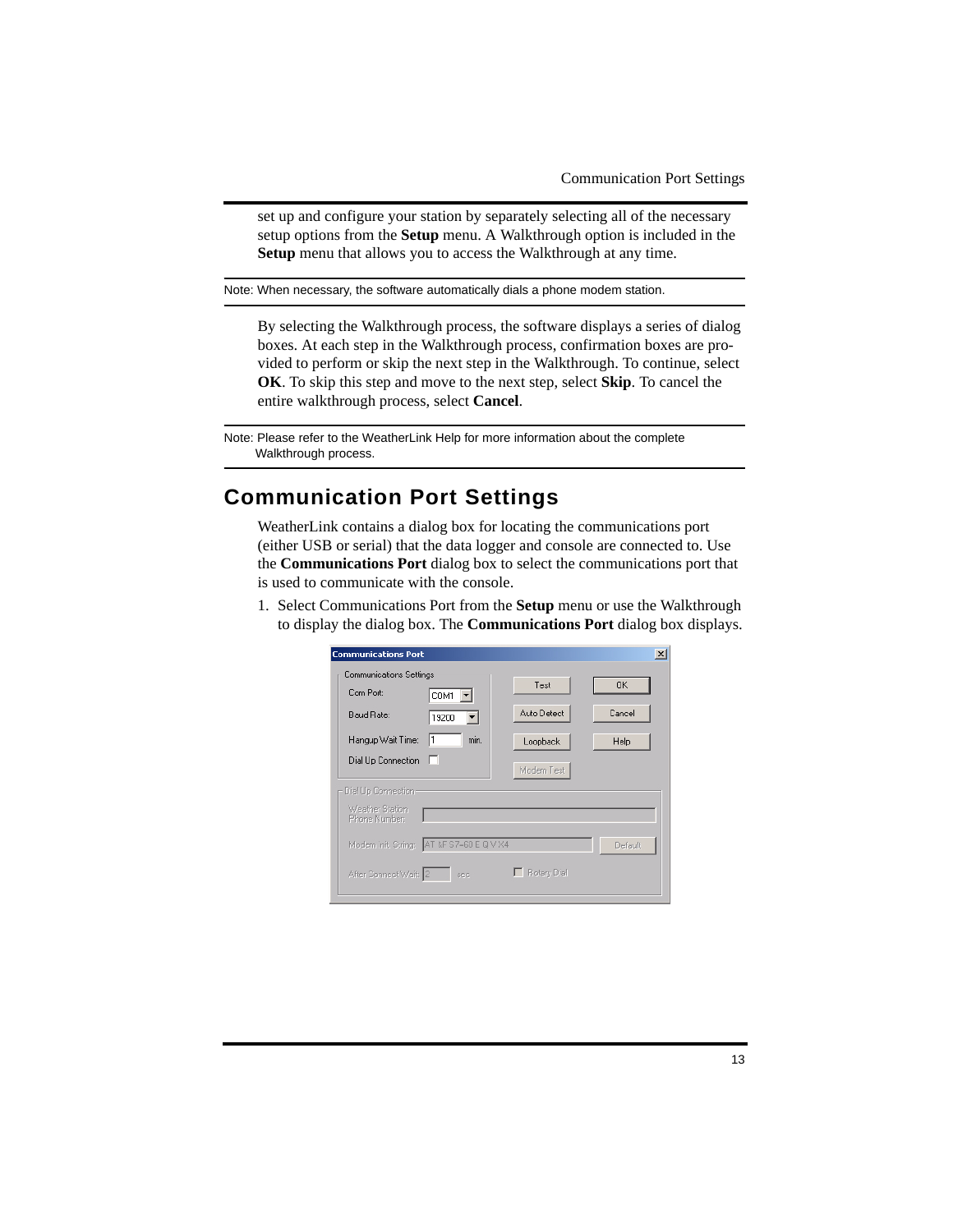Database Conversion

2. Click **Auto Detect**. The program searches for the port that the console is connected to. When the correct connection is found, the following dialog box displays:



- 3. Click **OK**. The **Communications Port** dialog box displays with the correct port selected.
- 4. Click **OK** to select the port and exit the dialog.

## **Updating Previous Versions**

Starting with Version 5.2, WeatherLink stores additional sensor data in the weather database. Data files from earlier releases do not contain the additional data and should be converted before use by the latest version of WeatherLink. The following procedure explains how to convert older WeatherLink data files for use with WeatherLink 5.2 and later versions. If you are updating from version 5.0 or 5.1, there are also instructions on how to retrieve additional existing data from your Vantage Pro data logger and incorporate it with your weather data files.

## **Database Conversion**

If you have an existing weather database from WeatherLink 5.1 or earlier (including versions of WeatherLink 3 and 4), there are two ways to convert those files for use with versions of WeatherLink 5.2 or later.

#### **Convert a WeatherLink Station**

This method converts all the data files in an existing WeatherLink station directory and retains the previously entered station configuration data.

- 1. Install the new version of WeatherLink in a new program folder.
- 2. Copy the station folder from the previous WeatherLink program folder to a WeatherLink 5.2 or later program folder.
- 3. Use the Open Station command in the **File** Menu to open the copied station folder. WeatherLink automatically detects that the station was created by a previous version of the software and asks to convert the data and station.
- 4. Click **OK** to convert the station configuration, including the weather data files. WeatherLink automatically creates a backup copy of the old files and then converts them for use by versions of WeatherLink 5.2 or later.

#### *Import Data Files*

The Import Database Files menu option allows you to select individual files or groups of files to be converted for use by WeatherLink 5.2 or later.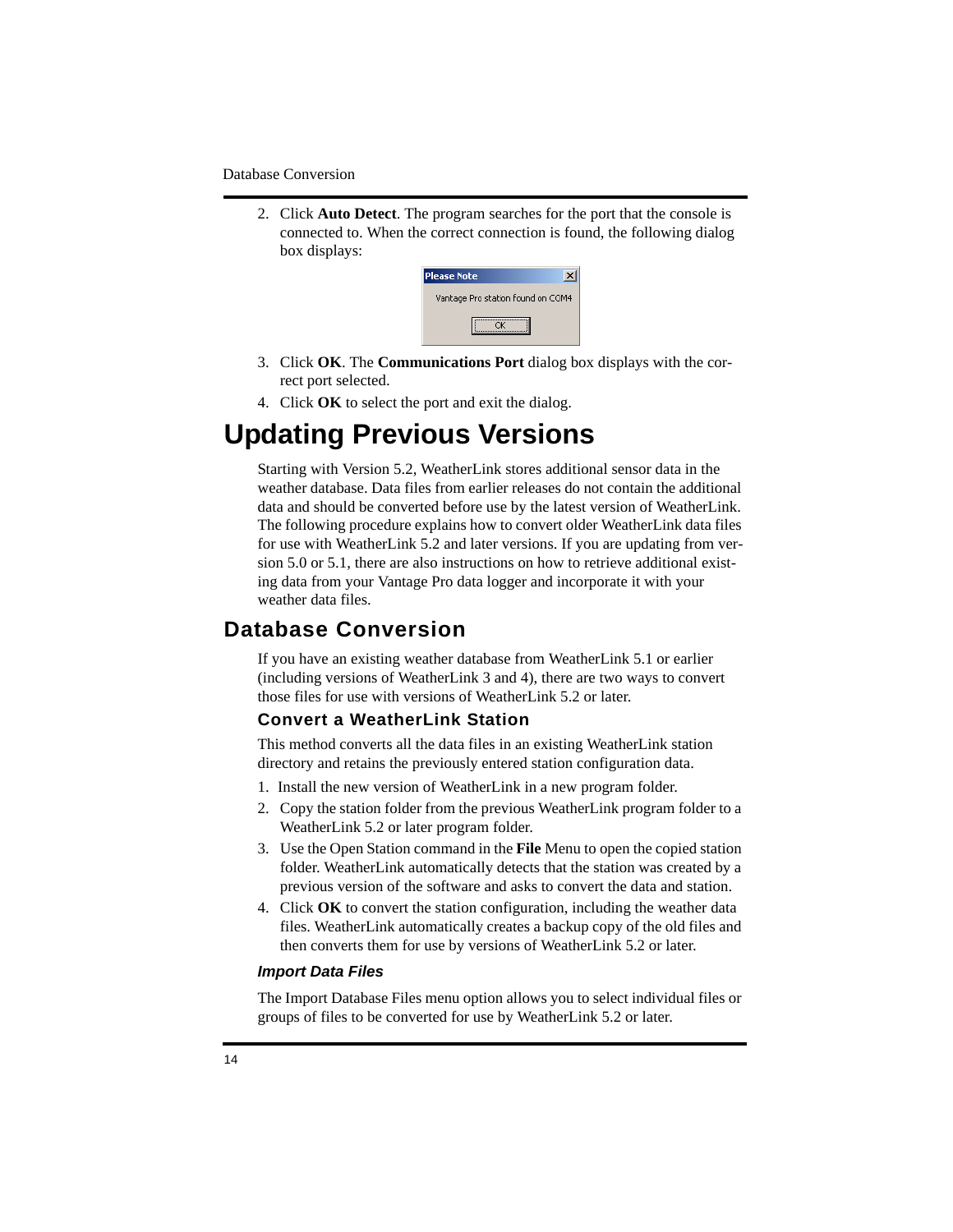Note: WeatherLink does not import database files created by versions of WeatherLink 5.2 or later using the Import Database File option. The Import Database Files option imports only database files created by WeatherLink version 5.1 or earlier. To import data files from WeatherLink 5.2 to 5.4, copy the .wlk file directly into your weather station directory.

- 1. Open WeatherLink 5.2 or later and select **Import Database Files** from the **File** menu. The **Browse** dialog box displays.
- 2. Select the data files you want to import. Select one file or multiple files in the same folder.
- 3. Click **Open** to convert the selected files. These files are put into a subdirectory called "Converted Database Files".
- 4. Copy the converted files to your station directory.
- 5. Reopen the station in WeatherLink to view the converted files.

#### **Retrieving Data From the Data Logger**

The data loggers for Vantage Pro, Vantage Pro2, and Weather Envoy contain data and weather variables that were not used by WeatherLink 5.0 or 5.1, such as UV, solar radiation, rain rate, and ET (evapotranspiration). Versions of WeatherLink 5.2 or later allow you to view and use these variables that earlier versions did not. Depending on the archive interval used on your data logger, up to 200 days of this data which you can retrieve and incorporate into a version of WeatherLink 5.2 or later, may be stored on the data logger.

To incorporate this data into WeatherLink 5.2 or later data files:

- 1. Select **New Station** in the **File** menu and create a temporary weather station folder. (See Adding a New Station for more information)
- 2. Select **Download** in the **File** menu or click on the **Download** icon. WeatherLink does a full download of all data stored in the data logger.
- 3. Select **Browse** in the **Window** menu or click on the **Browse** icon.
- 4. Scroll to the beginning of the data file, and write down the time and date of the first entry in the database.
- 5. Open the original WeatherLink station using the Open Station option in the **File** menu.
- 6. Select **Browse** from the **Window** menu or click on the **Browse** icon.
- 7. Select **Delete Records** in the **Browse** Menu.
- 8. Select records for the days following the earliest date in the temporary station database.

Note: Do not select the records for the day the temporary database begins. Each record can be deleted individually for that day in the next step.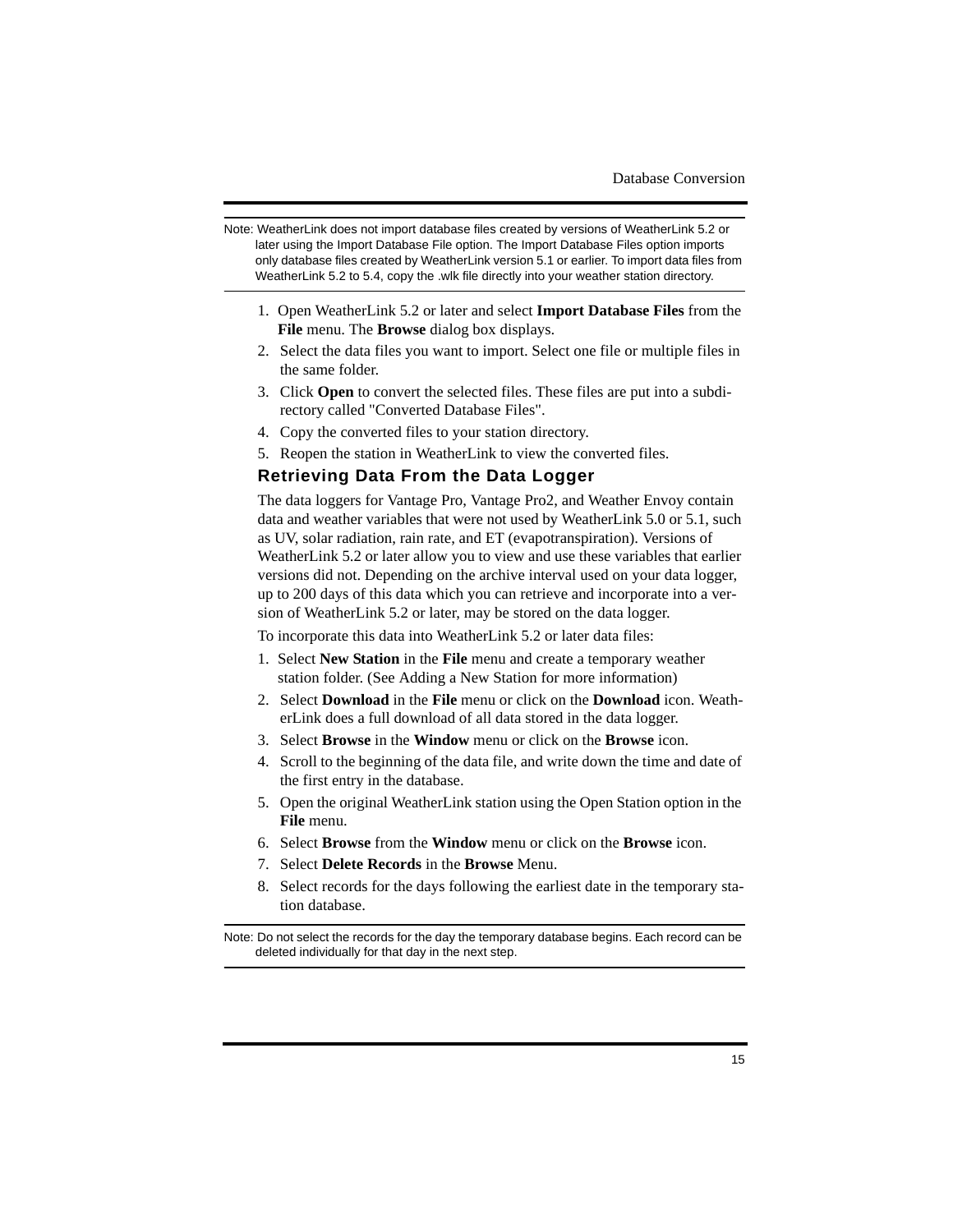#### Updating USB Drivers

9. Individually select and delete each record in the data base that is dated after the earliest record in your temporary database from the Browse Window.

Note: WeatherLink downloads data only for dates and times not already in the database. Deleting records allows it to download new data.

- 10. Select Download in the **File** menu or click on the **Download** icon to download data from the data logger.
- 11. Select Delete Station in the **File** menu and select the temporary station you created in Step 1 to delete it from the list of stations currently in use.

#### **Recalculate THSW Index**

WeatherLink 5.3 and later support a new derived data parameter, the Temperature Humidity Sun Wind (THSW) Index. If your station contains a solar radiation sensor, this value can be calculated for existing data by selecting **Recalculate THSW Index** in the **Browse** Menu, which is displayed when the Browse window is open.

Note: Be sure to verify that the latitude and longitude settings and daylight savings time settings are correct before using this command.

## **Updating USB Drivers**

WeatherLink 5.6 and later versions includes a newer version of the USB drivers that have been installed for previous versions of the software.

Note: You must verify the USB driver currently installed on your computer and update the driver if you have a previous USB version of WeatherLink.

- 1. Connect the console or Weather Envoy to your computer via the USB data logger.
- 2. Open the **Device Manager** on your computer.
- 3. Select the **Universal Serial Bus** controller node from the device tree. An entry "CP2101 USB Composite Device" or "CP2101x USB Composite Device" should appear at the top of the list. If it does not, disconnect and reconnect the USB connection.
- 4. Double click this entry. The **Properties** dialog box displays.
- 5. Click the **Driver** tab. The current driver's version number and information displays.
- 6. If the Driver Date field is 12/16/2004 and the Driver Version field is 4.28.0.2700, the correct version of the USB driver is installed and no update is needed. If the Data field listed is earlier than this date or if the Driver Version is not the number described, you must uninstall the driver and install the new version of the USB driver.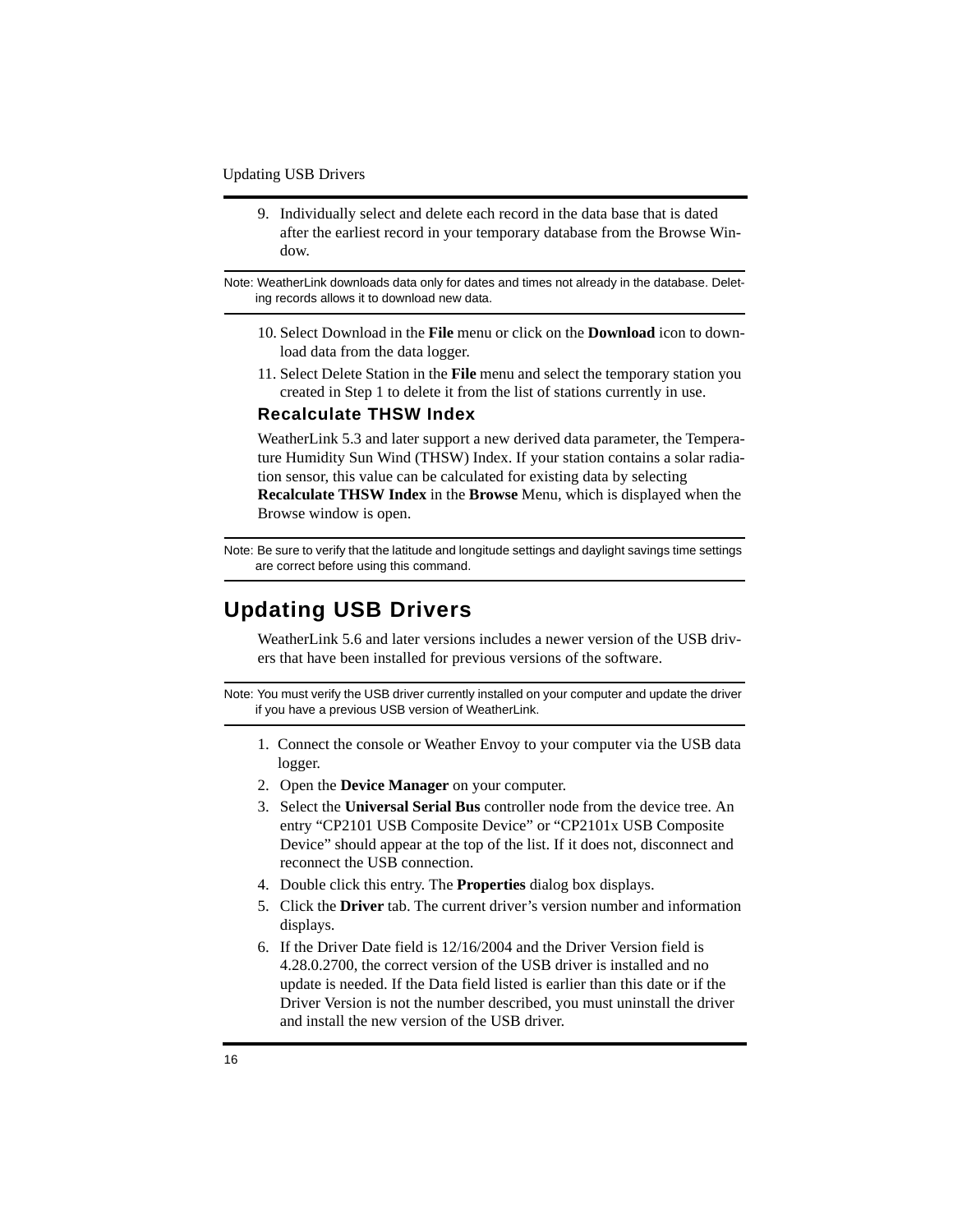- 7. Click Uninstall to delete the version of the driver.
- 8. Disconnect the data logger from the computer.
- 9. Locate and run the PreInstaller.exe file under the WeatherLink directory (example file directory: C:\WeatherLink\USB\_Drivers\_4.28x). The new driver successfully installs itself.

## **Troubleshooting Guide**

The following section answers some of the most commonly asked questions about WeatherLink. Please consult this guide and the online help files before contacting Technical Support.

## **Communications Problems**

V *Why can't WeatherLink communicate with the data logger and station?*

If you are having trouble establishing communication between the weather station and WeatherLink, start by checking the console's own diagnostics. Remove all power to the console and restart it by restoring power (with the data logger still attached).

Note: The data logger uses nonvolatile memory, so any previously recorded data is still stored. However, put the console in Setup Mode (by pressing and holding DONE, then pressing the down arrow(-)) before removing power, so that no damage to the data logger occurs.

• Three beeps sound from the console, each of which occurs when the weather station passes one of its diagnostic tests. Each beep follows the previous after about one second. The first beep notes that the processor is running. The second beep emits when the data logger is detected (if installed) and the third beeps for the display. If using a Weather Envoy, two beeps emit when it passes the first two diagnostic tests.

Note: If you do not hear one or more of these beeps, contact Davis Instruments. Only two beeps emit if the data logger is not installed.

- If the console sends three beeps or the Weather Envoy sends two beeps, See "Communication Port Settings" on page 13 for instructions on checking standard port settings. If the port settings or the loop back test process identifies a serial port other than the one selected in station setup, try connecting to the data logger again.
- Check the serial port adapter if using a serial port connection. Use only the blue serial port adapter supplied with WeatherLink. Older models, or models not supplied in the WeatherLink connection kit, are not compatible.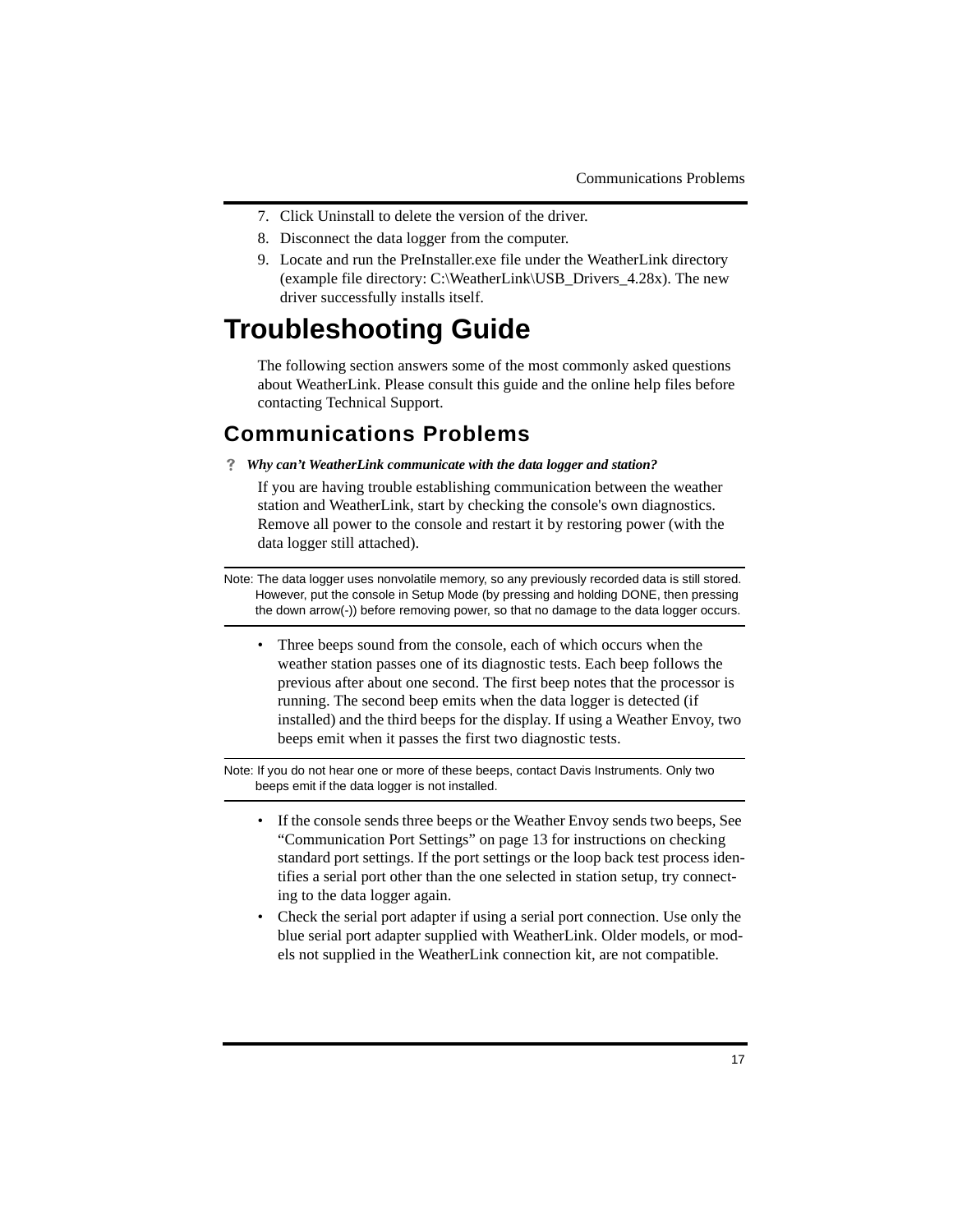Communications Problems

- Check the Baud Rate setting on the console and in the **Communication Port** dialog box in the software. Make sure they have the same number. Enter the console's Setup Mode by pressing and holding DONE and then pressing the down arrow (-) on the console.
- Scroll through the setup choices by pressing BAR until you reach the Baud Rate screen. This screen appears only if the data logger is plugged into the console.
- Test the serial port using the provided loopback connector. Use the **Loopback** button (as opposed to the **Test** button) in the **Communications Port** dialog box to test and find the correct serial port connection. If a communications problem exists, it determines whether the serial port or the data logger is not communicating properly. The loopback function also detects and reports the presence of any modems.

Use the loopback connector (the short cable with a phone jack on one end and a red plastic tip on the other) supplied with a WeatherLink serial port connection package.



- 1. If necessary, disconnect the cable between your console and the adapter connected to the COM port.
- 2. Insert the loopback connector into the adapter.
- 3. Select Communications Port from the **Setup** menu. The **Communications Port** dialog box displays.

| <b>Communications Port</b>                                                                                                 |                        | $\times$            |
|----------------------------------------------------------------------------------------------------------------------------|------------------------|---------------------|
| Communications Settings<br>Com Port:<br>COM1<br>Baud Rate:<br>19200                                                        | Test<br>Auto Detect    | <b>OK</b><br>Cancel |
| min.<br>l1<br>Hangup Wait Time:<br>Dial Up Connection<br>ш                                                                 | Loopback<br>Modem Test | Help                |
| Dial Up Connection<br>Weather Station<br>Phone Number<br>Modem Init. String: AT &F S7=60 E Q V X4<br>After Connect Wait: 2 | Rotary Dial            | Default             |
| sec                                                                                                                        |                        |                     |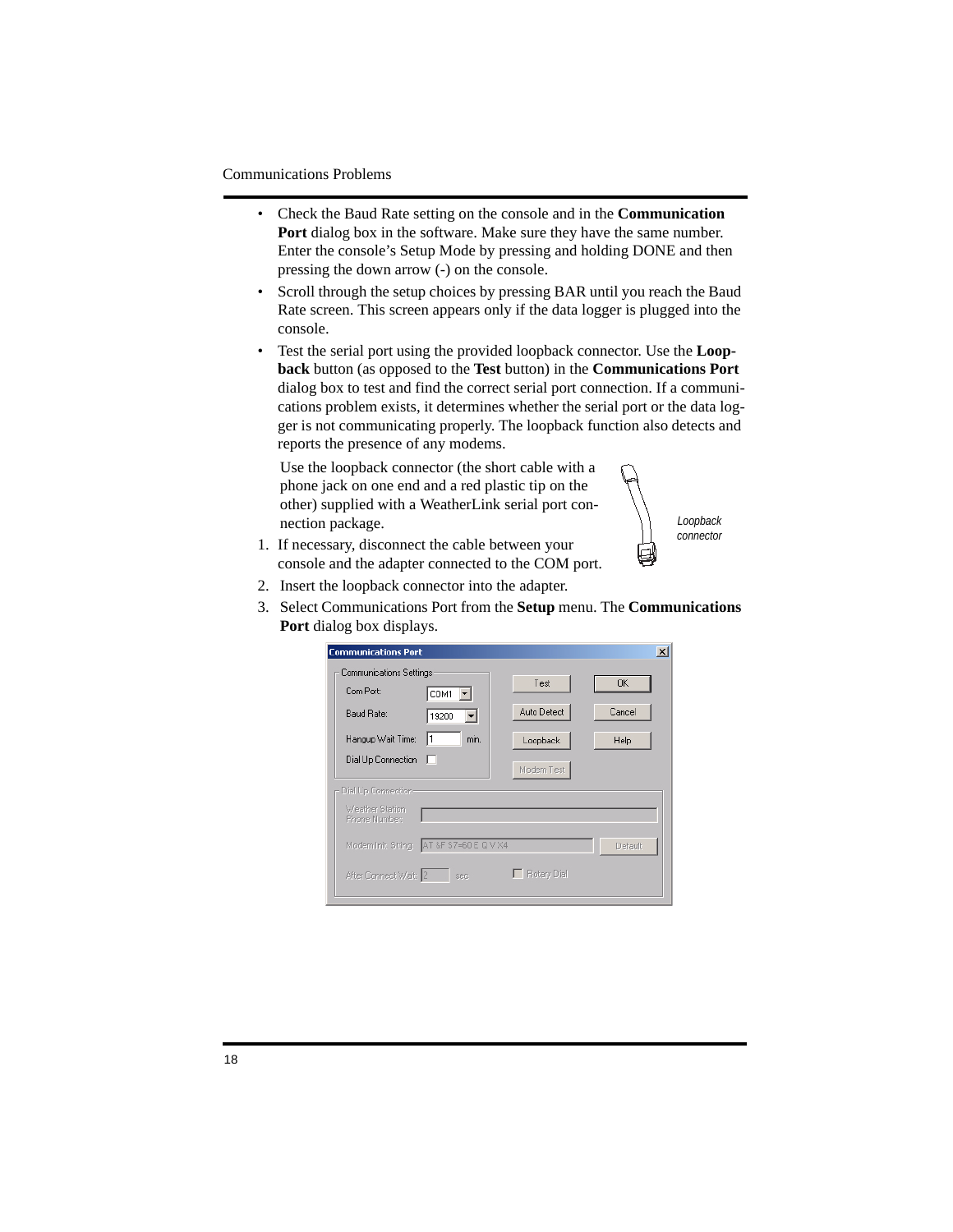4. Click **Loopback**.

The software searches all standard ports and displays the COM port number where the loopback connector is located.



The correct COM port is automatically selected in the **Communications Port** dialog box. If the loopback connector is not found on any COM port, your serial port may not be working. If a connection does still not exist or if the loopback test identifies the same serial port you have selected, eliminate the following possibilities:

Note: Contact your PC vendor or technical support for more information on these device difficulties.

- **Hardware device conflict**—Check the **Device Manager** tab in the **Windows System Properties** dialog box to ensure that Windows recognizes the selected COM port. Consult your computer's documentation to see how to access the System Properties dialog box.
- **The communication port uses a nonstandard device name**—Weather-Link recognizes serial ports named COM1 through COM10 only. To use a modem, specify the underlying COM port on your PC. To find out which port the modem's connected to, display Windows' System Properties > Device Manager > "modem name" Properties > Modem > Port, and check the listed "modem name" is the modem name you installed.
- Your serial port is defective.
- The loopback connector or the WeatherLink adapter plug is bad.

## **Program Problems**

V *The barometer graph on the Bulletin does not "fill in" completely.* 

When you first load the bulletin, the barometer graph will only fill in completely when you have data in your database for the last six hours. Make sure of the following:

- There is data in your database for the span of the barometer graph.
- The time and date of the stored barometer data is correct in your database.
- The time and date on the PC is correct.
- The time and date on the weather station are correct.
- In the **Station Configuration** dialog box, set the **Download archive data when Bulletin or Summary is started** drop-down box to **Always** or to **Confirm each time**.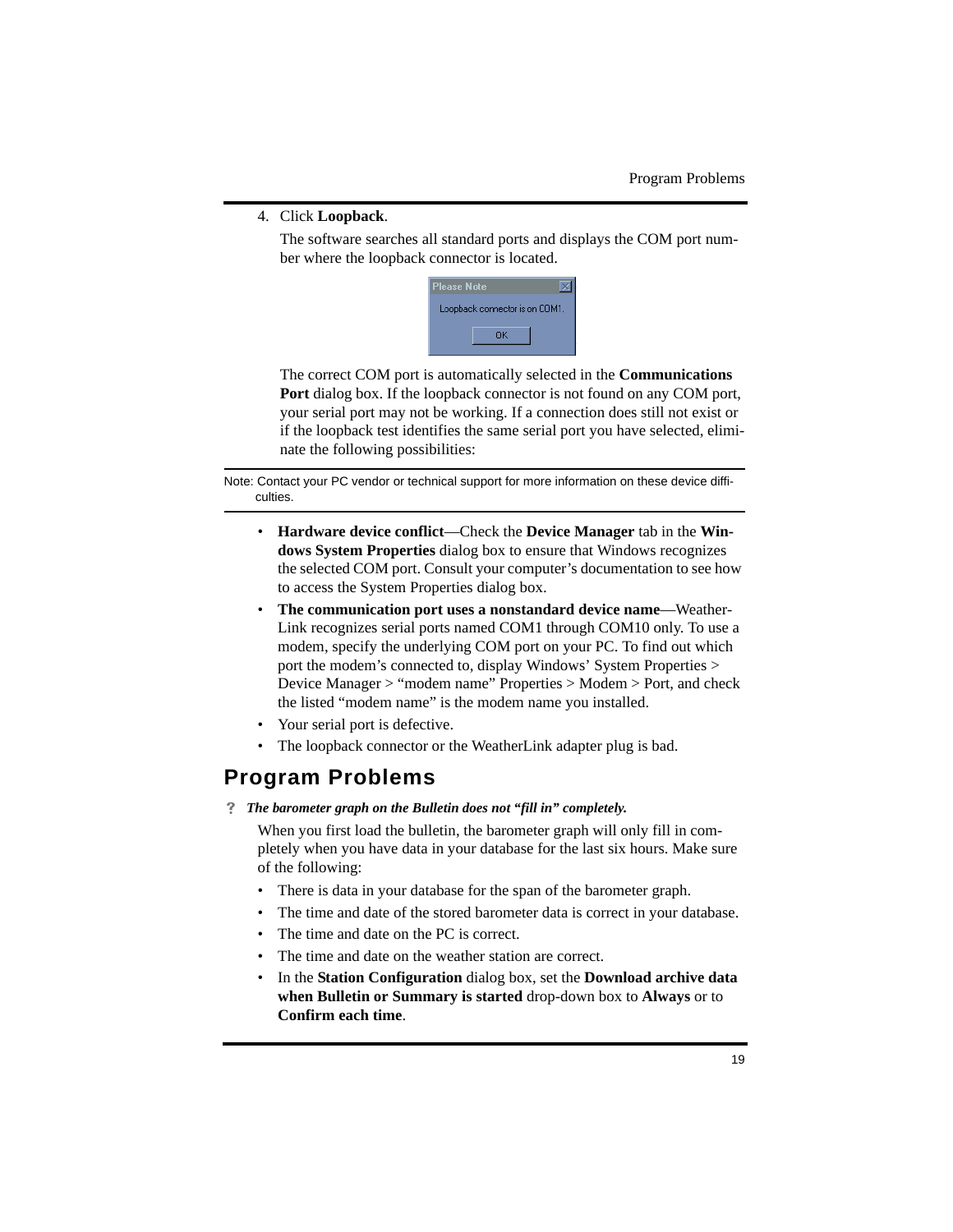Program Problems

V *No wind direction reading (or dashes instead of a reading) appears in my database.* Be aware that if there is no wind speed when the direction is being sampled, wind direction is not recorded. During intervals with very little wind speed, no direction may be recorded.

Note: Because high wind speed is sampled more often, it is possible to have a high wind speed but no wind speed or direction.

V *WeatherLink says "No new data to download" but I know there's data there. What can I do?*

The Vantage Pro2 system is smart enough to send only data it hasn't already sent to the computer. So, when you initiate a new download, the program will retrieve the first record after the last record shown in the WeatherLink's Browse Window. Older data is stored in the logger as a backup. To see how many of these backup records are stored in the logger, create a new station and download the data into this new database. Because there are no records stored in the station you just created, WeatherLink will download everything it has stored.

Next, try clearing the archive memory using the clear dialog box. You will lose any data not already downloaded in your archive memory, but all of your calibration numbers and alarm settings will remain intact. If this doesn't work, reboot your weather station (that is, remove and then restore all power to the station).

Note: Make sure to put the console in Setup Mode (by pressing the DONE and DOWN arrow keys) before removing the batteries. The ensures the station will remember the current daily high and low values and the daily rain and ET accumulation.

#### V *When viewing data, dashes appear in place of a value for functions other than wind direction. Why?*

If no data was recorded by a sensor (for example, the sensor was disconnected or radio interference blocked reception), or if bad data was recorded for a sensor (for example, the sensor was malfunctioning), the software dashes out the entry rather than showing invalid data. You can use the record editor to correct these entries.

V *The data I want to see, such as solar radiation, soil moisture, or Temp 2 is missing completely or is greyed-out?*

All optional sensors must be enabled in the Station Configuration setup dialog box before the data will be displayed in WeatherLink. If you are not seeing data from a sensor that is installed in your weather station, be sure check the Station Configuration in the Setup Menu and make sure the sensor has been selected.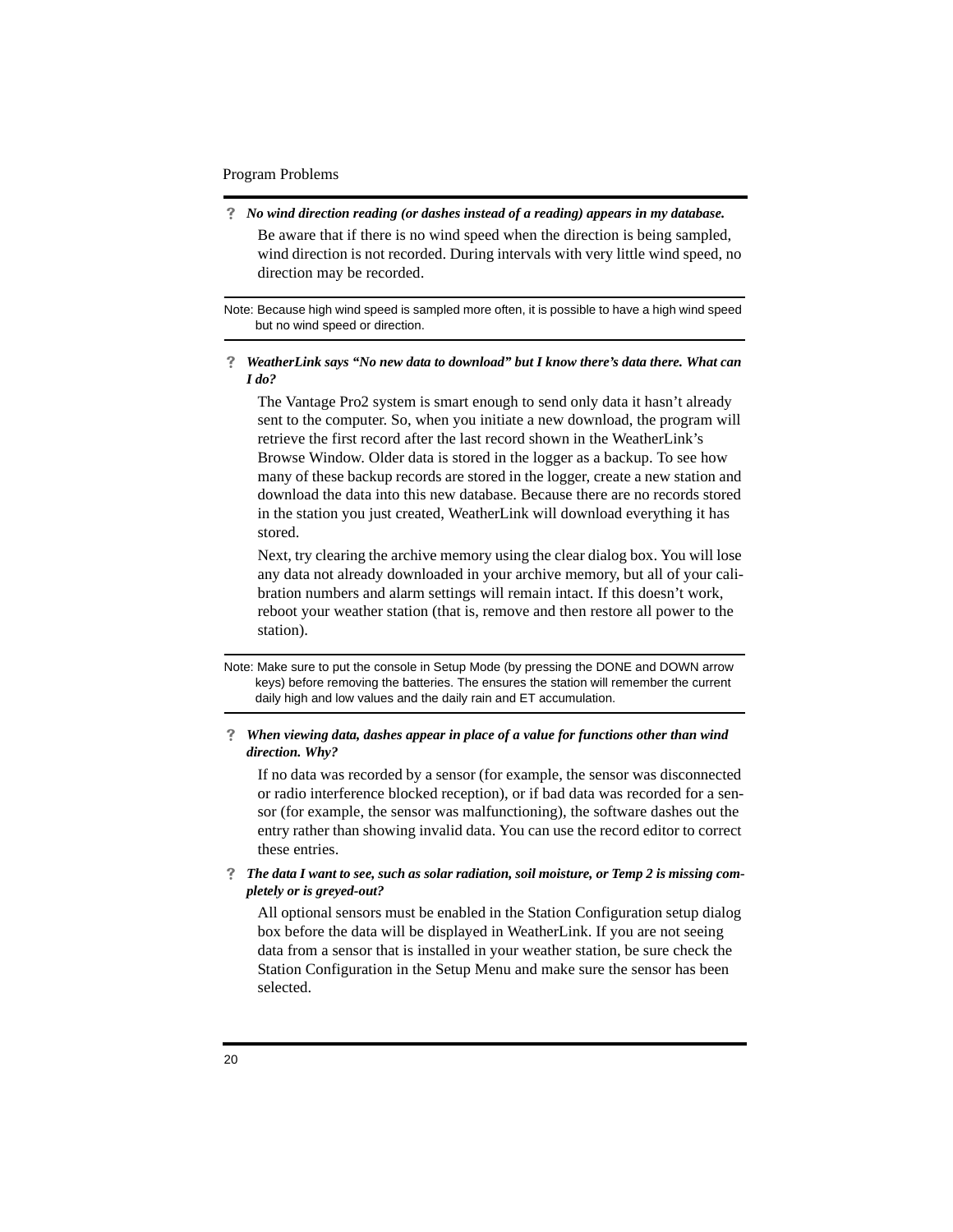Contacting Davis Technical Support

## **Contacting Davis Technical Support**

If you have questions about the software, or encounter problems installing or using the software, please contact Davis Technical Support. Most questions can be answered on the phone.

Note: Sorry, we are unable to accept collect calls.

### **Phone Support:**

**(510) 732-7814** – Monday – Friday, 7:00 a.m. – 5:30 p.m. Pacific Time.

**(510) 670-0589** – Technical Support Fax

#### **E-mail Support:**

**support@davisnet.com** – Technical Support e-mail.

**nfo@davisnet.com** – General e-mail.

**www.davisnet.com** – Davis Instruments' website. Includes Weather support information.